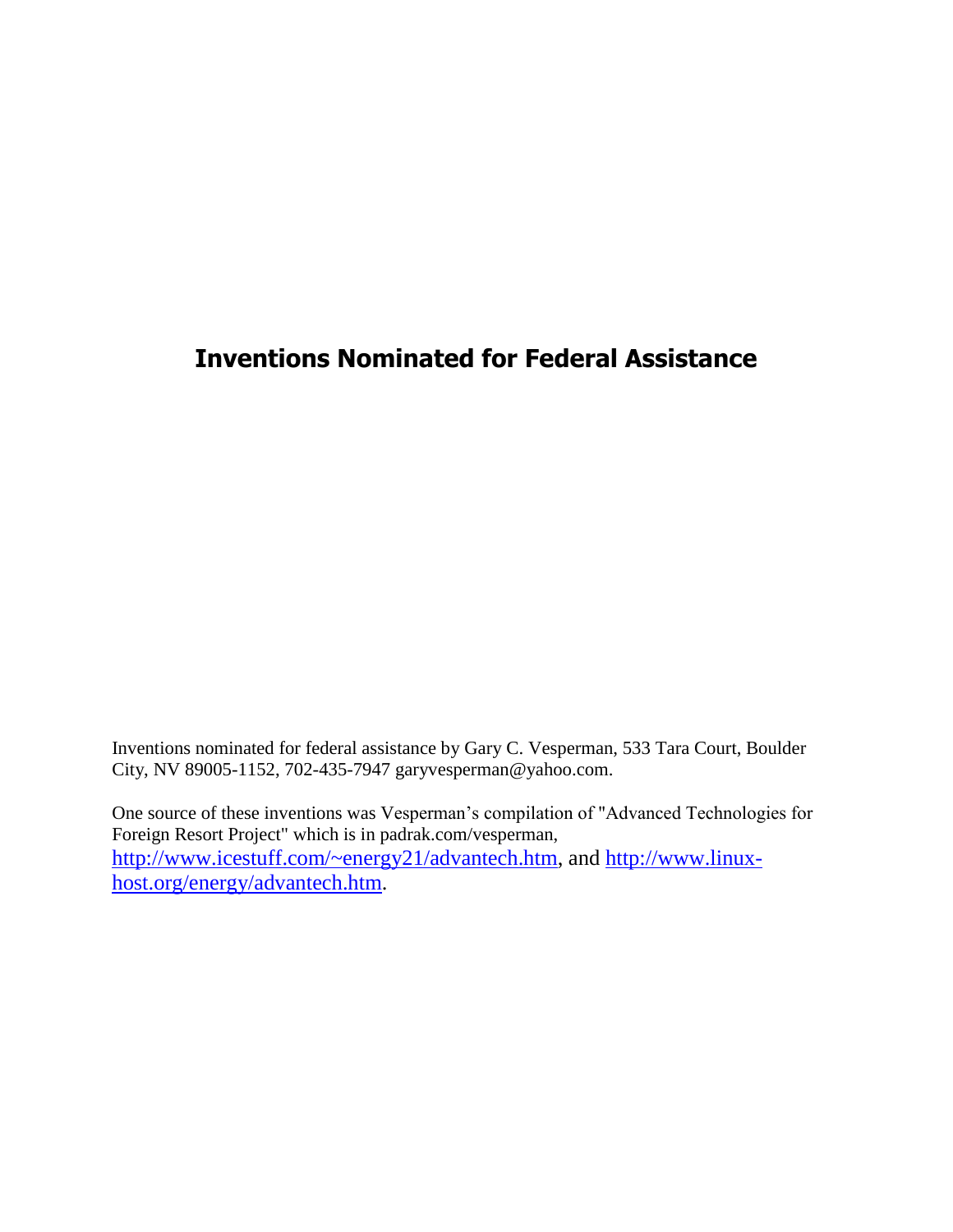# **TABLE OF CONTENTS**

| Title<br>Page                                                                     |
|-----------------------------------------------------------------------------------|
|                                                                                   |
|                                                                                   |
|                                                                                   |
|                                                                                   |
|                                                                                   |
|                                                                                   |
| Electronic Brainwave Tuners for Permanent Elimination of Substance Addiction. 4   |
|                                                                                   |
|                                                                                   |
|                                                                                   |
|                                                                                   |
| Collective Ion_Acceleration Treatment of Radioactive Waste Materials 8            |
|                                                                                   |
|                                                                                   |
|                                                                                   |
| Converter of Zero-Point Electromagnetic Radiation Energy to Electrical Energy. 10 |
| 10                                                                                |
| Conversion of Aluminum Internal Combustion V-8 Engine to Magnetic Motor 11        |
|                                                                                   |
|                                                                                   |
| CATEGORY - ADVANCED SELF-POWERED ELECTRIC VEHICLES  12                            |
| Quantum High Energy Density Storage or Retrieval Device  14                       |
|                                                                                   |
|                                                                                   |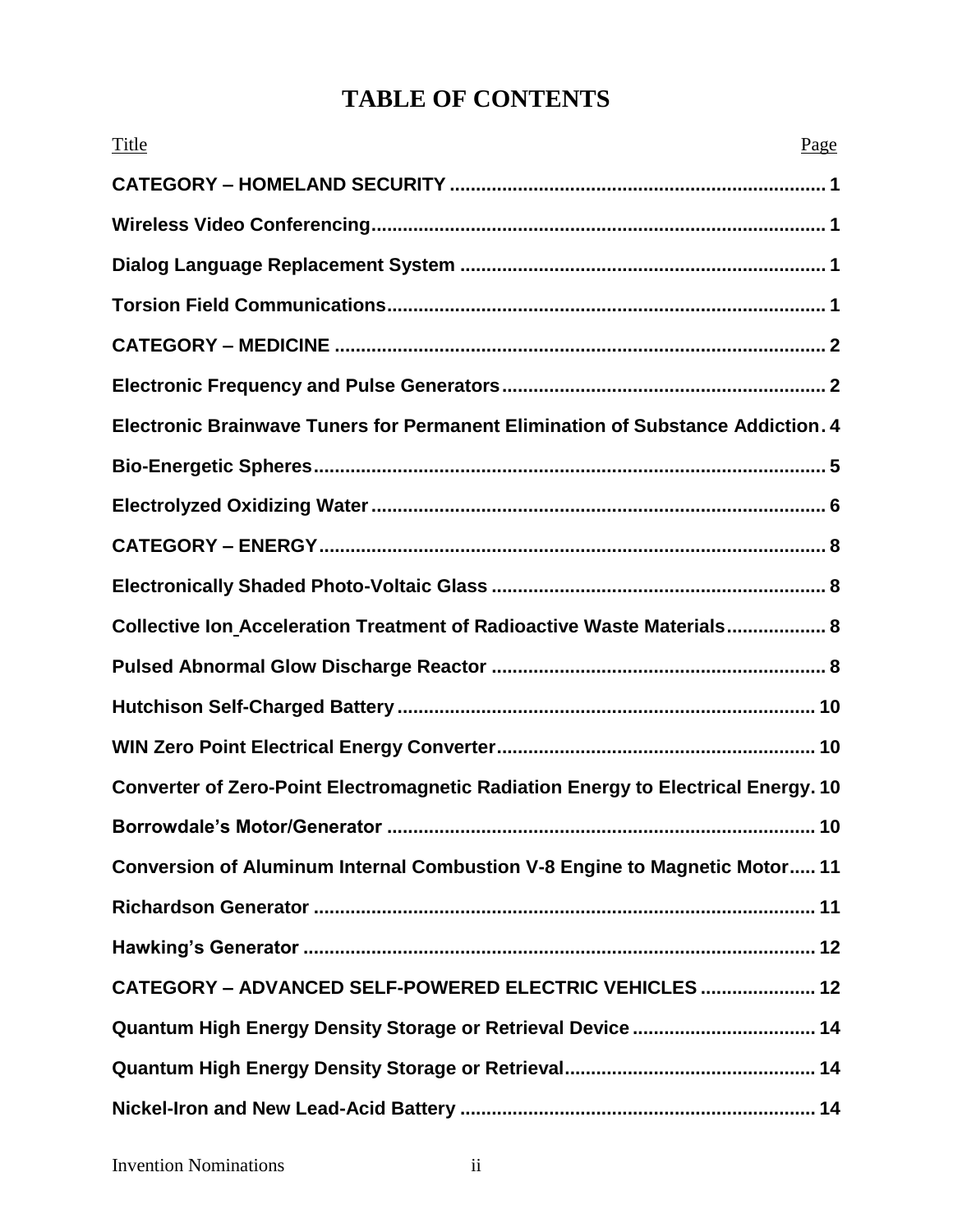| Monocoque (Unibody) Basalt/Carbon Fiber Foam Body/Frame  17             |  |
|-------------------------------------------------------------------------|--|
|                                                                         |  |
| Low-Temperature Diamond or Titanium Nitride Coating of Vehicle Parts 19 |  |
|                                                                         |  |
|                                                                         |  |
|                                                                         |  |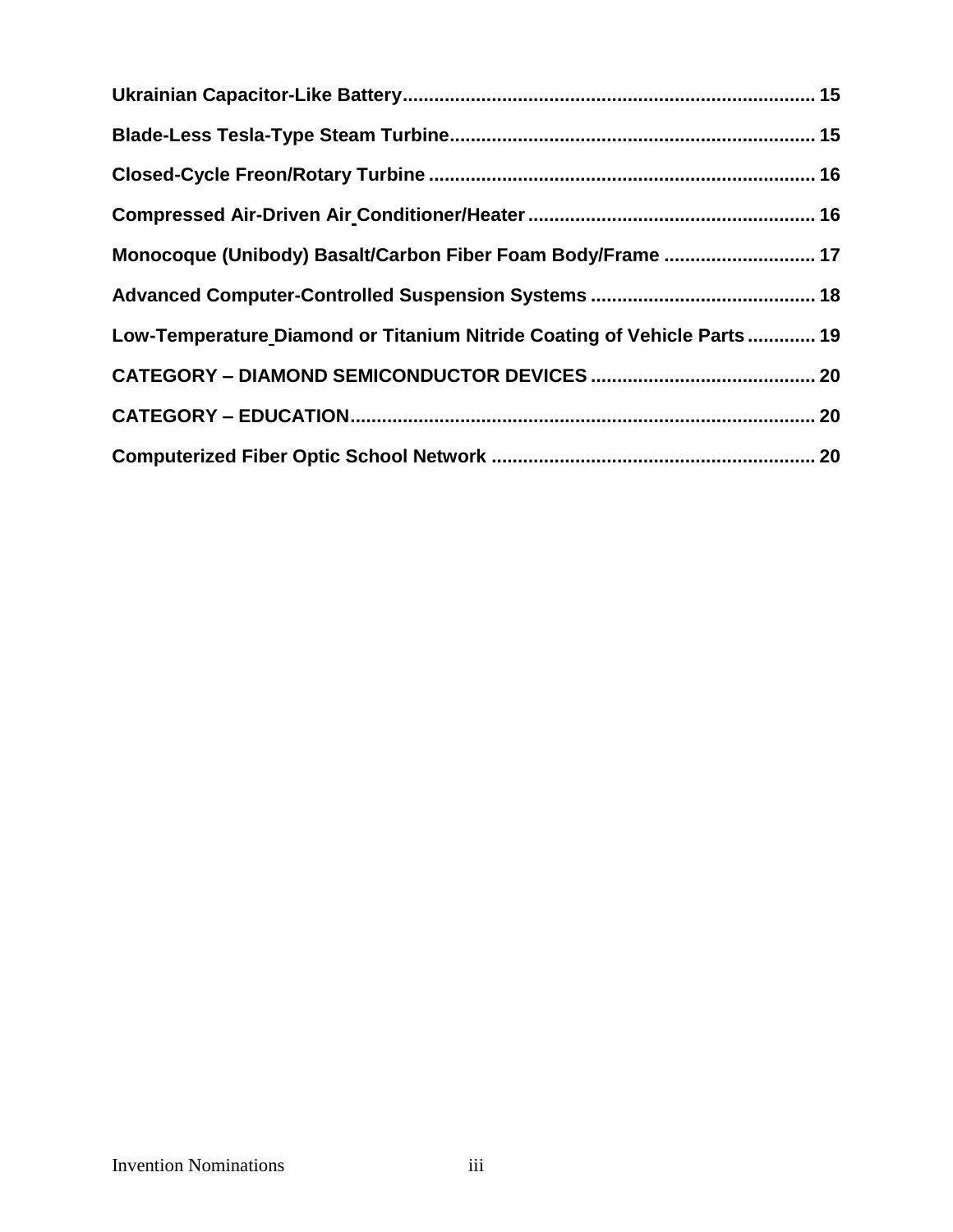## CATEGORY – HOMELAND SECURITY

#### Wireless Video Conferencing

The Wireless Video Conferencing system makes it possible to conduct fully duplexed, highresolution video conferencing with audio, telemetry and data components using a proprietary wireless radio-frequency transceiver integration, portable computers and patented magnetic resonance antennas. This system has specific utility in applications such as municipal catastrophe management, in cases where damage is extensive and no conventional infrastructure survives. For instance, in real-time, a disaster headquarters will be able to see what a field agent is seeing, to talk with the agent over a non-telephone wireless link, and even have the GPS coordinates of the agent's current location reported.

The system is patent protected and ready for prototype construction and testing. Two US Government applications are homeland security and disaster management. One inventor is Gary Vesperman's partner David Yurth of Salt Lake City.

#### Dialog Language Replacement System

The Dialog Language Replacement System uses advanced software algorithms and proprietary hardware integrations to replace the words spoken in one language with idiomatically correct linguistic equivalents in other languages, while at all times retaining the attributes of the original speaker's voice. Even the mouth and face movements of a speaker are linguistically translated. In real-time applications, the latency is 1 to 3 seconds, and the linguistic accuracy is 95 to 97%.

It has been designed for use in movie production, multi-lingual broadcast and telephone applications. Two other applications of possible interest to the US Government are homeland security and translating school curriculums into other languages.

This system is ready for full development and testing. It is patent protected. One inventor is Gary Vesperman's partner David Yurth of Salt Lake City.

## Torsion Field Communications

Practically unknown to Western science, several groups of Russian scientists have been developing torsion field physics and apparatus in secret for over three decades. A torsion field is a scalar product of two electromagnetic fields under special conditions. For example, a torsion field can be generated at the interface between two magnetic fields sweeping past each other. Russian astronomers have determined that torsion fields are transmitted at a speed of one billion times the speed of light. The European physics laboratory CERN has determined that torsion field information can be transmitted through 20 miles of mountain without attenuation. Physicists at Los Alamos National Laboratory have transmitted Mozart's 40<sup>th</sup> Symphony at 4.7 times the speed of light using torsion field generators and torsion field sensors.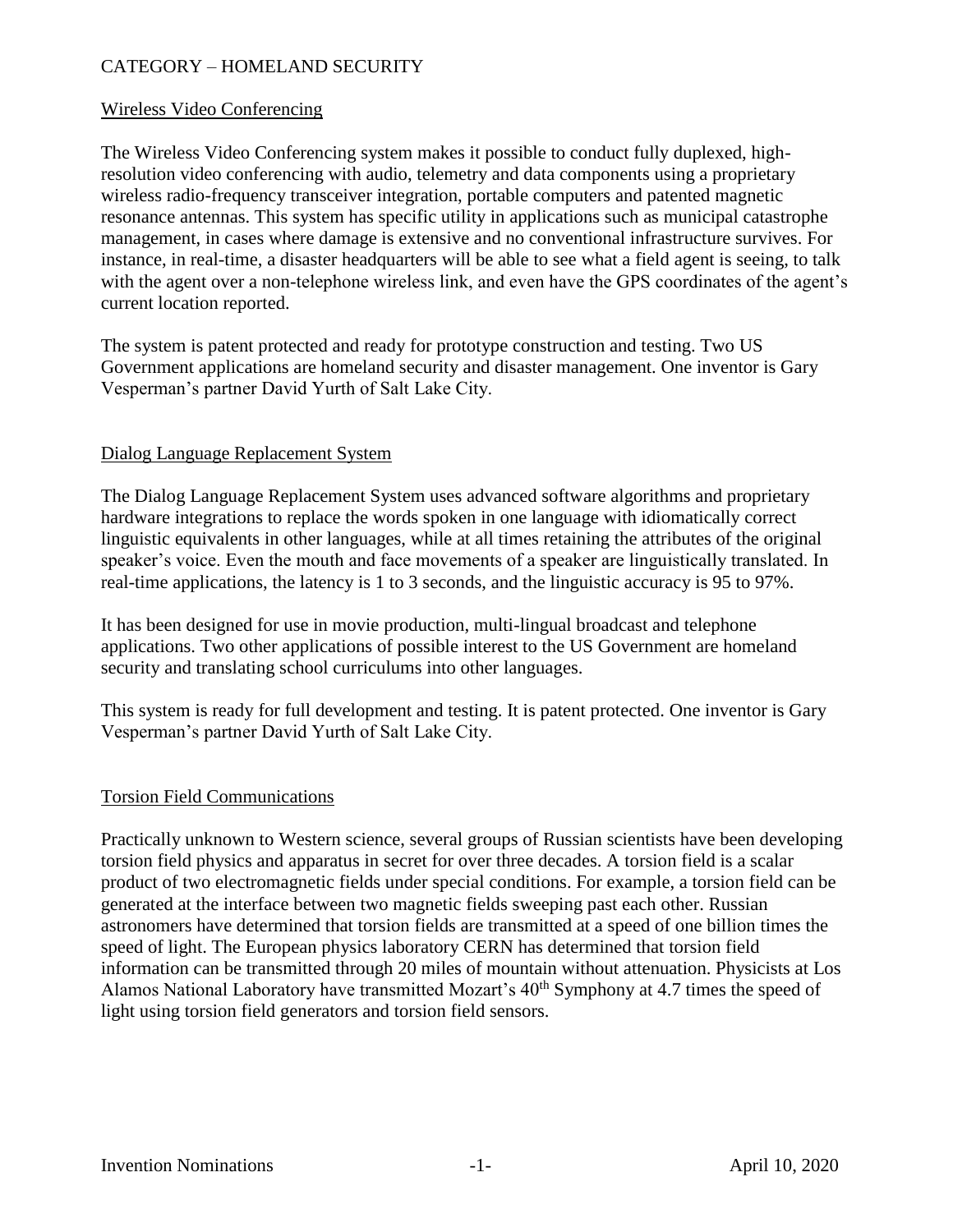A unique design has been developed for a counter-rotating torsion field generator based on a newly patented micro-solenoid technology, counter-rotating mono-polar magnetic plates, mono-chromatic standing wave lasers, and some scalar parallel processor technologies from the Swiss Institute of Technology in Zurich. The theoretical maximum capacity of torsion field communications is 40 billion channels of three-dimensional holographic television at one billion times the speed of light through the entire earth without attenuation. Torsion field communications is expected to eventually displace all forms of electronic communications including telephones, television, radio, fiber optic cable, and communications satellites, plus the entire Internet backbone.

Homeland security applications include secure communications completely separate from current communications channels. Gary Vesperman invented a major advance which is part of the first-ever patent application in torsion field communications. One co-inventor is David Yurth of Salt Lake City. The cost of completion of prototype development and testing is estimated to be \$500,000.

## CATEGORY – MEDICINE

## Electronic Frequency and Pulse Generators

"Electronic medicine" can be defined to be the process of exposing a sick or injured person, plant or animal to some kind of a harmless, electrically-generated signal with the hope of a positive outcome. One pioneer was Royal Rife who during the 1930's experimentally tried to cure cancer and other diseases with his inventions of an ultramicroscope, the world's most powerful optical microscope, and a manually adjustable electronic frequency generator.

Rife's hypothesis was that each species of bacteria or virus has a unique crystalline structure. With his ultramicroscope, he would view living samples of a particular species of virus or bacteria. He would then spend hours adjusting the frequency, wave shape, and amplitude of the electromagnetic wave generator until he found the specific combination that would resonate with the critter's crystalline structure and shatter it. With his ultramicroscope he could actually see a species of virus or bacteria dying once he found the correct frequency, etc. Reportedly he cured 16 terminally ill cancer patients in San Diego by exposing to them his frequency generator when it was tuned to a cancer-killing frequency.

There are basically two modern versions of such instruments available for purchase. One is a computer-controlled electronic frequency generator costing in the neighborhood of a thousand dollars. The resonant frequencies of the crystalline structure of various species of disease-causing organisms are stored in the computer's memory. The computer reads out the digital code of each frequency one at a time. For some seconds or minutes other electronics generate the code's electrical frequency which is radiated out to a person or animal via hand-held electrodes or one or two tubes filled with one or more noble gases such as argon, neon, and xenon. The computer may be programmed with selectable modes of frequency sequencing and duration.

One manufacturer's frequency generator, the IRT-6 infrared device, can be seen at [https://hbsdesign.com/irt6b.htm.](https://hbsdesign.com/irt6b.htm) There may be other commercially available brands of frequency generators. Gary Vesperman is credited with being the middleman whereby lucky circumstances enabled two inventors to meet at a conference in 1996 and begin their collaborative efforts in engineering the IRT-6's predecessor Genesis frequency generator. He owns an IRT-6 which has an electromagnetic configuration as well as the infrared version.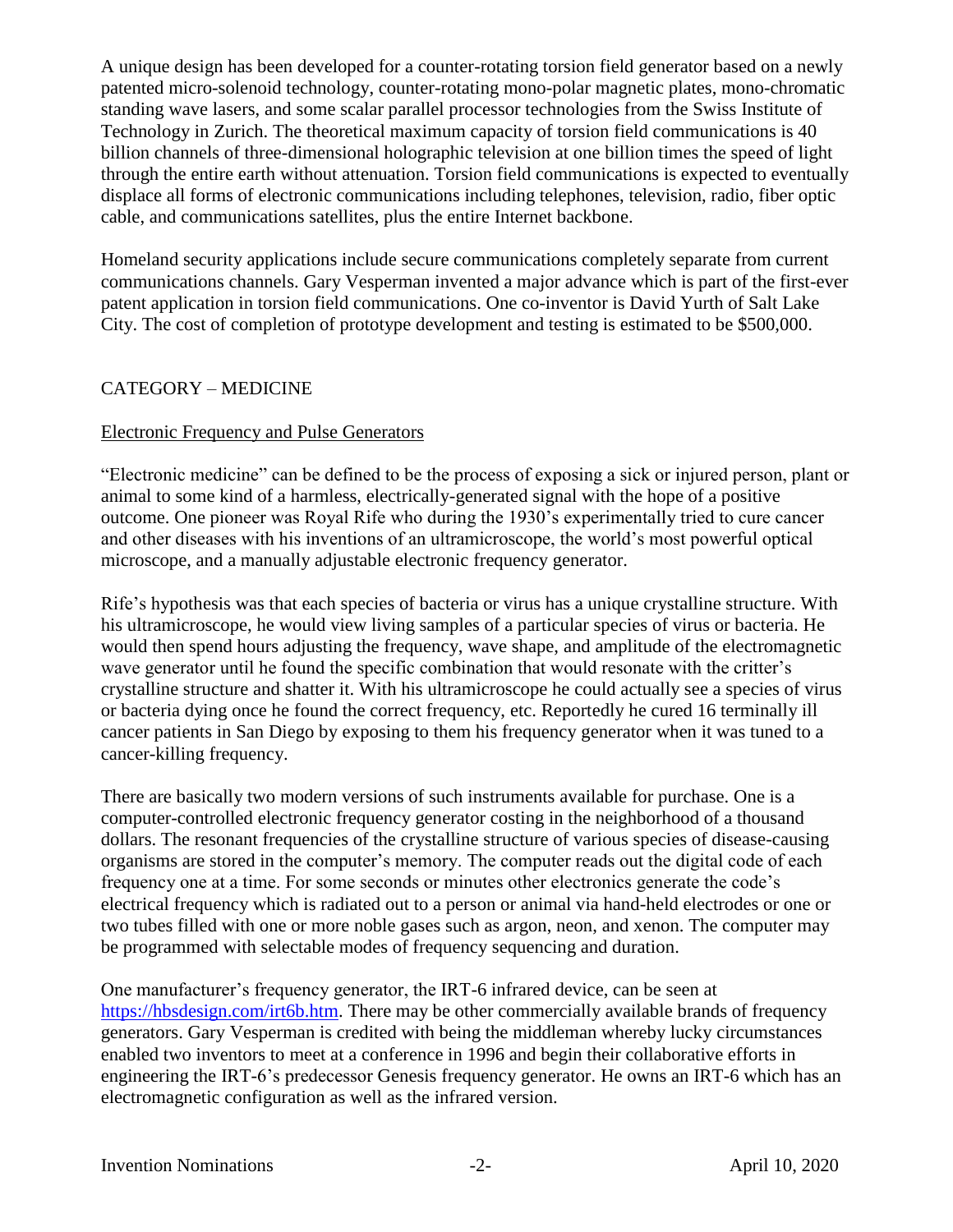The other version of electronic devices for generating signals for experimental medical purposes is the much less expensive pulse generator, more commonly known as the 'parasite zapper'. Powered by a standard nine-volt battery, a parasite zapper periodically generates an extremely narrow electrical pulse. The pulse is sent by wires to a pair of copper electrodes. The electrodes can be a pair of copper tubes either hand-held or tucked under a waist band while sitting. The electrical pulses are harmless and can't even be felt. Zapper manufacturers include Sota Instruments (see www.sota.com), huldaclarkparazapper.com, and the Dr. Clark Research Association (see www.drclark.co). Bob Beck, D.Sc., invented the zapper. See [www.bobbeck.com.](http://www.bobbeck.com/)

Gary Vesperman for 20 years has used a \$50 zapper with convenient copper handholds made by Jane Kolar that was originally engineered to Dr. Hulda Clark's zapper specifications. Gary Vesperman has also used for nearly 10 years a "Zapper Z4" made by Zapperguy. Their "store" at zapperguy.net shows a successor model "Zapper Z4eX" and two copper tubes.

The zapper's medical effect, if any, is thought to be the same as the frequency generator. Fourier frequency analysis of a zapper's pulses shows that a large number of higher sinewave frequencies are added together to make up an electrical pulse. The sharper the pulse, the higher are the frequencies needed for the pulse. The difference is that the frequency generator is programmed to generate specific tuned frequencies. The zapper's 'shotgun' effect is to randomly generate numerous frequencies with the expectation that a few will sooner or later resonate with the crystalline structures of a person's accumulation of disease organisms and kill them.

An easy, completely harmless way to demonstrate the zapper's ability to kill a disease-causing organism is to arrange for an obese person to hold a zapper for perhaps 15 minutes twice daily for a few months while watching television, etc. The zapper apparently kills the obesity virus [\(https://news.wisc.edu/virus-may-be-linked-to-](https://news.wisc.edu/virus-may-be-linked-to-obesity/?fbclid=IwAR2jBSlMFpdjTGGJa7UmBIdWN_5yIdCnJcwGUbTl_-NASHPUfa_kuYuhjHw)

[obesity/?fbclid=IwAR2jBSlMFpdjTGGJa7UmBIdWN\\_5yIdCnJcwGUbTl\\_-](https://news.wisc.edu/virus-may-be-linked-to-obesity/?fbclid=IwAR2jBSlMFpdjTGGJa7UmBIdWN_5yIdCnJcwGUbTl_-NASHPUfa_kuYuhjHw)

NASHPUfa kuYuhjHw). The zapper's inventor Robert Beck claimed to have lost 100 pounds in about six months. Gary Vesperman himself lost about 10 pounds of fat, with no change in lifestyle nor food intake, after a few months of zapping with Jane Kolar's zapper.

Currently the Food and Drug Administration does not allow any claims of positive medical effects from using electronic frequency and pulse generators. However, there seems to be a sufficient number of positive anecdotes and testimonials to warrant a formal, scientifically irrefutable investigation of using these devices for medical purposes.

For example, the inventors of the aforementioned Genesis frequency generator, after five years or so of intensive research, had finally programmed it with the resonant frequency of the crystalline structure of each and every known disease-causing organism. The federal government should award a grant to methodically expose a number of victims of each and all diseases to frequency generators and zappers and record the results.

Once it has been irrefutably determined that a specific electronic frequency or pulse generator positively effects a specific disease, especially since it would not induce negative effects like with radiation, knives, and drugs, its manufacturer should then legally be permitted to make claims of medical effectiveness in his advertisements just like pharmaceutical manufacturers are permitted to advertise medical benefits from using their sometimes dangerous chemicals.

Killing the critters is half the solution. The toxic waste of their dead bodies must also be quickly eliminated.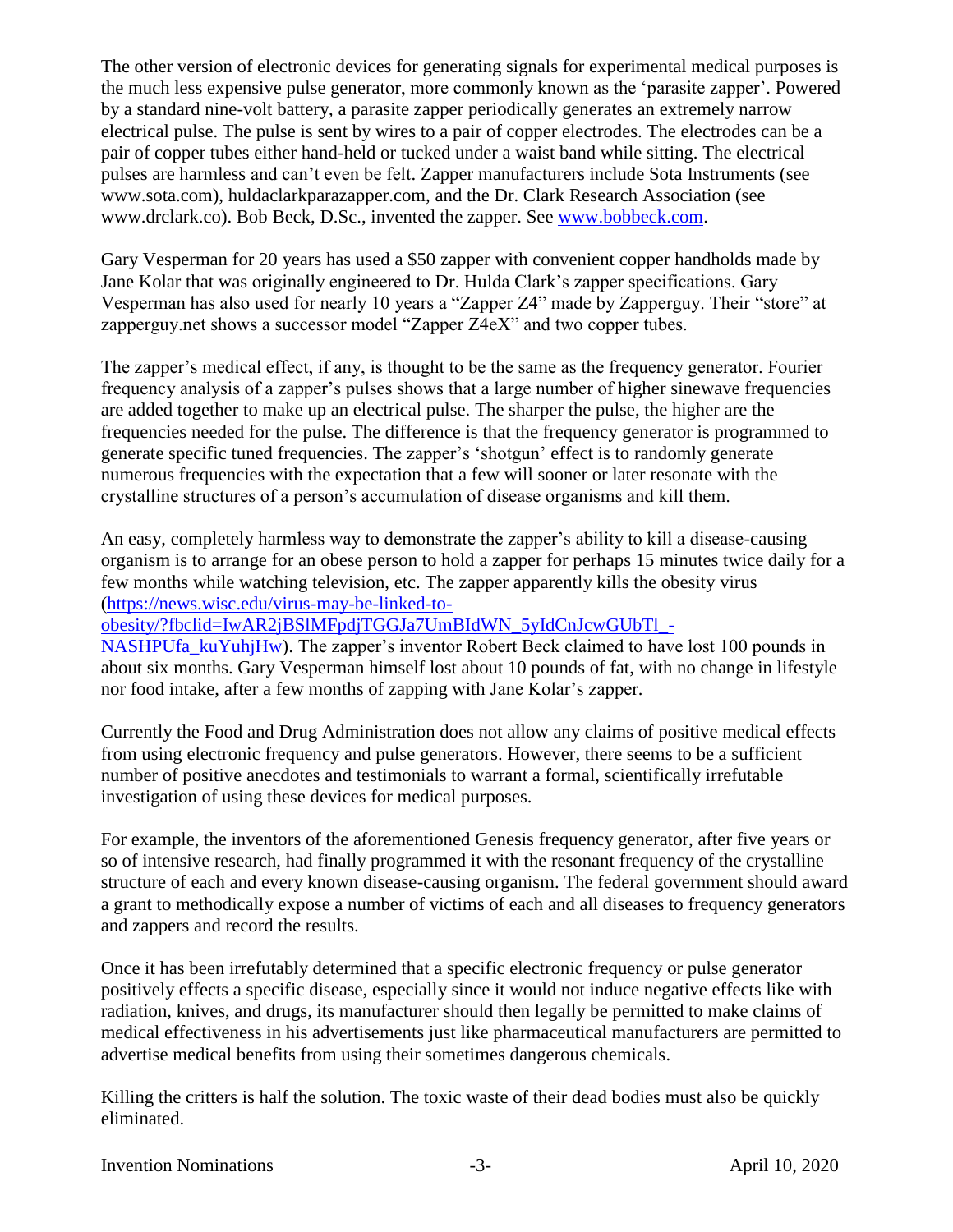A Jarisch-Herxheimer reaction is a reaction to endotoxin-like products released by the death of harmful microorganisms within the body during antibiotic treatment. Efficacious antimicrobial therapy results in lysis (destruction) of bacterial cell membranes, and in the consequent release into the bloodstream of bacterial toxins, resulting in a systemic inflammatory response.

One study suggests that excessive dosages of virus-killing silver nanoparticles could also result in Jarisch-Herxheimer reactions. See [https://www.longdom.org/open-access/use-of-silver](https://www.longdom.org/open-access/use-of-silver-nanoparticles-in-hiv-treatment-protocols-a-research-proposal-2157-7439.1000127.pdf)[nanoparticles-in-hiv-treatment-protocols-a-research-proposal-2157-7439.1000127.pdf.](https://www.longdom.org/open-access/use-of-silver-nanoparticles-in-hiv-treatment-protocols-a-research-proposal-2157-7439.1000127.pdf)

Killing either viruses or harmful bacteria leaves the dead carcasses in your system and need to be flushed out immediately or they create other problems such as higher blood pressure. An even more serious problem is mass, immediate extinguishing of huge numbers of bad critters that then overworks and clogs the liver and pancreas. A worse-case scenario is to create a log jam of toxic waste in your blood stream that could trigger a stroke.

Once a zapper is acquired, it seems advisable to NOT immediately embark on steady heavy use of the zapper. For some time usage should be sporadic with allowance for rest periods and ensuring full hydration of the body by drinking lots of clean water. If suspicious symptoms of a Jarisch-Herxheimer reaction appear such as excessive fatigue or simply not feeling up to par, zapper usage should be suspended for a week or two.

## Electronic Brainwave Tuners for Permanent Elimination of Substance Addiction

Addiction to alcohol and narcotic substances such as heroin and cocaine causes enormous social upheaval as well as economic and medical harm. Electronic brainwave tuners evidently can easily and permanently eliminate a patient's substance addiction in a couple of weeks. Gary Vesperman selected from his collection of brainwave tuner reports the following scientific explanation. It seems possible to tune an aforementioned electronic frequency generator for brainwave tuning for removal of substance addition. If brainwave tuning can be irrefutably proven to eliminate substance addiction, the federal government could provide incentives for the states to vigorously implement programs to cheaply and completely eliminate substance addiction.

Alpha-theta brainwave training and beta-endorphin levels in alcoholics. Peniston, Eugene G., and Kulkosky, Paul J. Veterans Administration Medical Center, Fort Lyon, Colorado 81038, and University of Southern Colorado, Pueblo, CO 81001.

An alpha-theta brainwave biofeedfack training program was applied as a novel treatment technique for chronic alcoholics. Following a temperature biofeedback pretraining phase, experimental subjects completed 15 30-min sessions of alpha-theta biofeedback training. Compared to a nonalcoholic control group and a traditionally treated alcoholic control group, alcoholics receiving brainwave training showed significant increases in percentages of EEG record in alpha and theta rhythms, and increased alpha rhythm amplitudes. Alcoholics receiving brainwave tuning showed a gradual increase in alpha and theta brain rhythms across the 15 experimental sessions. These experimentally treated alcoholics showed sharp reductions in self-assessed depression (Beck's Depression Inventory) compared to the control groups. Alcoholics receiving standard medical treatment (abstinence, group psychotherapy, antidepressants) showed a significant elevation in serum beta-endorphin levels at the conclusion of the experiment. This neuropeptide is an index of stress and a stimulant of caloric (e.g., ethanol) intake.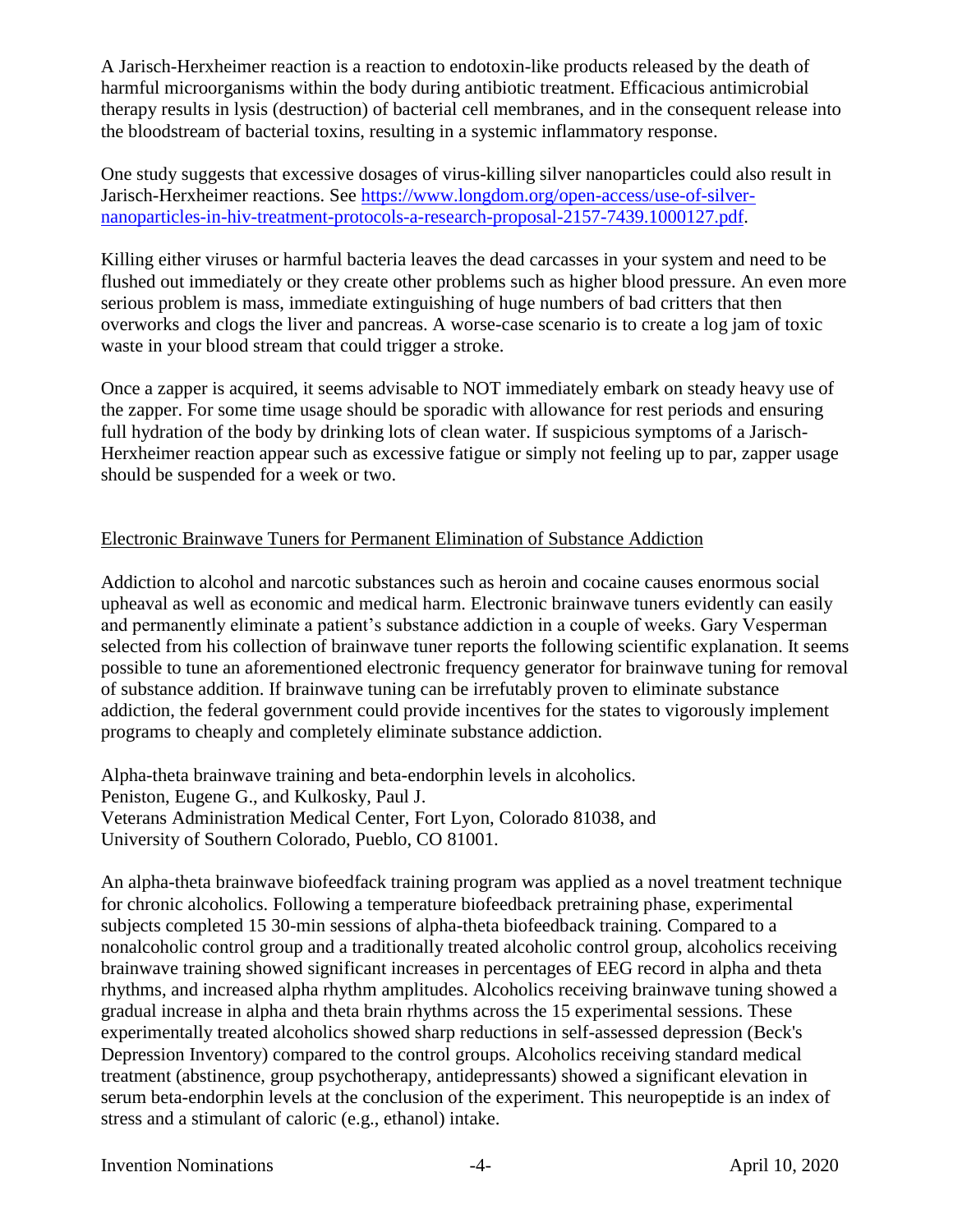Application of brainwave treatment, a relaxation therapy, appears to counteract the increase in circulating beta-endorphin levels seen in the control group of alcoholics. *13-month follow-up data indicate sustained prevention of relapse in alcoholics who have completed alpha-theta brainwave training.* (Italics added.)

## Bio-Energetic Spheres

Bio-energetic spheres are made of a special ceramic and then kilned to an extremely high temperature. Bio-energetic spheres collect life force energy (i.e., chi, or qi) and transfer it to the water in which they are immersed. They may not at first look like much of anything to get excited about. But they apparently offer major quality of life and medical benefits.

Bio-energetic spheres can be used in three ways:

1. Bio-energized water can be made by leaving 3 or more spheres in distilled or filtered water for 24 hours, or boil the water with the spheres in a saucepan for 3 minutes. Either way, drink a recommended eight 8-ounce glasses of bio-energized water per day and use to make tea, coffee, etc. And don't forget your pets' drinking water – they'll lap it up – literally.

Bio-energized water differs in many ways from the original water:

- § Alkaline-producing when your body processes it
- § High levels of far infrared energy
- § Lower surface tension (for easier bodily absorption)
- § Left-hand atomic spin (rather than the unhealthy right-hand spin)
- § Enhanced negative ion count
- § Low level of deuterium oxide

2. Bio-energized water can be made by leaving three or more spheres in water for a month, or simmering the water with the spheres for 20 minutes. Then the bio-energized water can be sprayed on skin, the coats of pets, and the leaves of houseplants. Plants can also be beneficially watered with bio-energized water.

3. Bio-energetic spheres can be worn on the body, much like people who carry crystals in their pockets. A person wearing bio-energetic spheres reportedly will receive infrared and life-force energy benefits.

Key Benefits of Bio-Energized Water:

Most of the human body consists of water, but the water drunk from the faucet contains very low levels of life force energy and seems to actually deplete the human body's own energy level. So it is thought that the more tap water a person drinks, the weaker the person gets.

The bio-energetic spheres transfer life force energy to the water, introduce far infrared energy, lower its surface tension, and convert harmful deuterium oxide into water. All this has the following benefits:

Alkaline-producing means that the water flushes harmful acidic wastes from your body, which are contributory causes of aging, cancer, arthritis, obesity and kidney disease.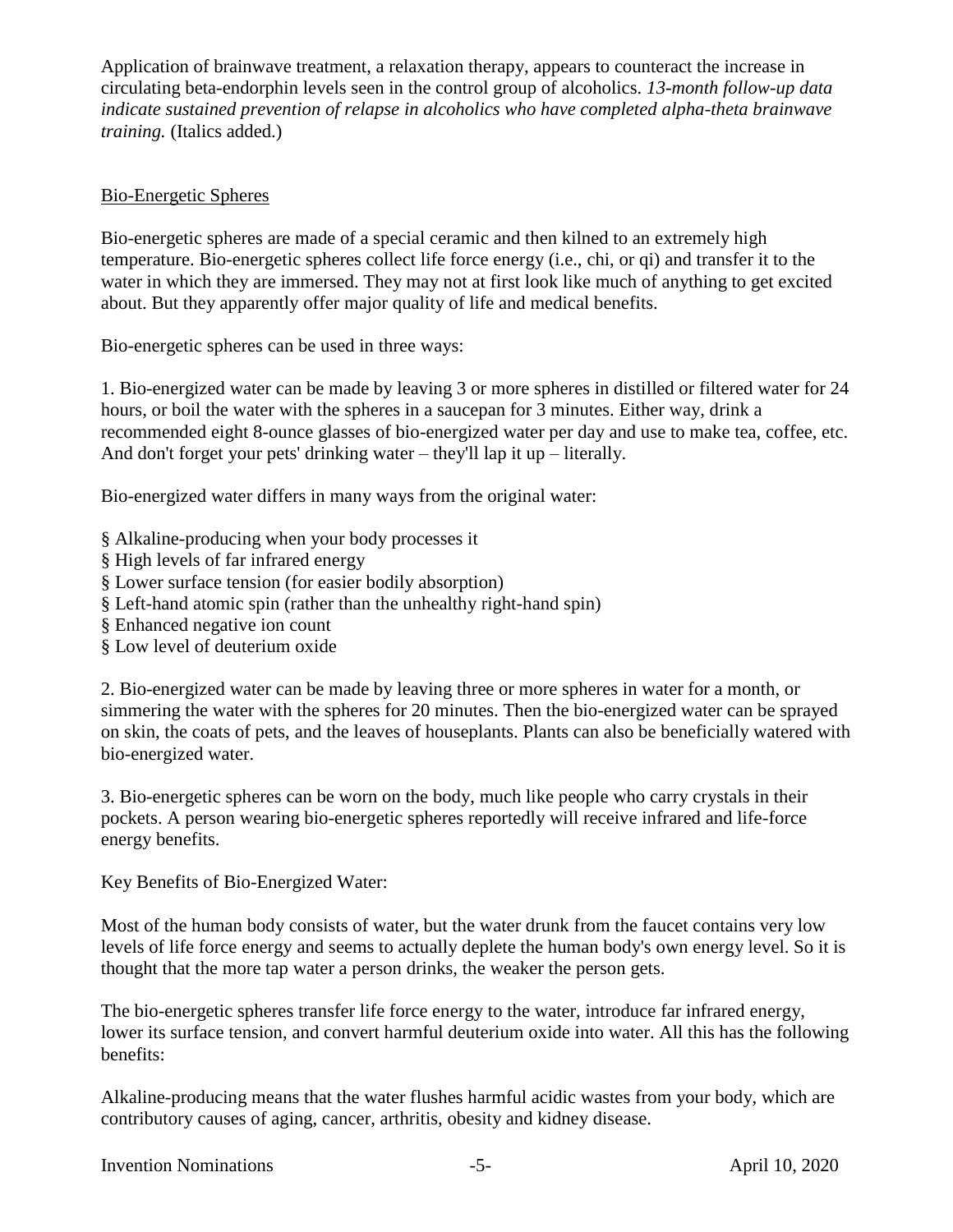Higher levels of far infrared energy increases oxygen levels in your body, warms fats and toxins so that they can be more easily eliminated, and reduces the body's acidity.

Lower surface tension means that the water can be more readily absorbed by bodily tissues, which better hydrates muscles, organs and skin. This leads to better muscle tone, so muscular strength increases, eyesight may improve, and organs simply work better.

In matter with less than 6,500 Bovis units of life force energy, atoms have a right spin. Bio-energized water has up to a million units and a left spin, which it imparts to toxins, thus rendering them harmless. It also ensures that all body tissues have a left spin.

Unhealthy environments such as offices with many computers running abound with positive ions. Healthy environments, such as beside the ocean abound with negative ions, and usually people live in a balance. In bio-energized water, that ion balance is tipped towards negative ions, which is much better for human body chemistry since it runs on 'negative electricity.'

Contact with the ceramic spheres removes harmful deuterium oxide. Ordinary tap water contains one deuterium oxide molecule per 6,000 water molecules. Deuterium oxide inhibits cell mitosis or division, which causes aging and the abnormal growth found in cancers.

Currently the Food and Drug Administration does not allow any claims of positive medical effects from using bio-energetic spheres. However, there seems to be a sufficient number of positive anecdotes and testimonials to warrant a formal, scientifically irrefutable investigation of using bioenergetic spheres for medical purposes.

The federal government should award a grant to methodically treat a number of victims of each and all diseases with bio-energetic spheres and bio-energized water and record the results. Once it has been determined that bio-energetic spheres and/or bio-energized water positively effects a specific disease, especially since they would not induce negative effects like with radiation, knives, and drugs, a manufacturer or marketing company should then legally be permitted to make claims of medical effectiveness in its advertisements just like pharmaceutical manufacturers are permitted to advertise medical benefits from using their sometimes dangerous chemicals.

If and when positive medical effects are proven beyond doubt, bio-energetic spheres should be provided to all federal employees and clients such as veterans and prisoners in order to significantly reduce medical insurance claims.

## Electrolyzed Oxidizing Water

Electrolyzed oxidizing water is a versatile disinfectant. This special form of *water* kills bacteria, fungi, viruses, molds and mildews with absolutely no harmful side effects. It will not even injure eyes nor mucus membranes. When sprayed on as a topical skin or plant surface treatment and disinfectant, electrolyzed oxidizing water has been proven to also simultaneously enhance the natural healing process in humans, animals and even plants.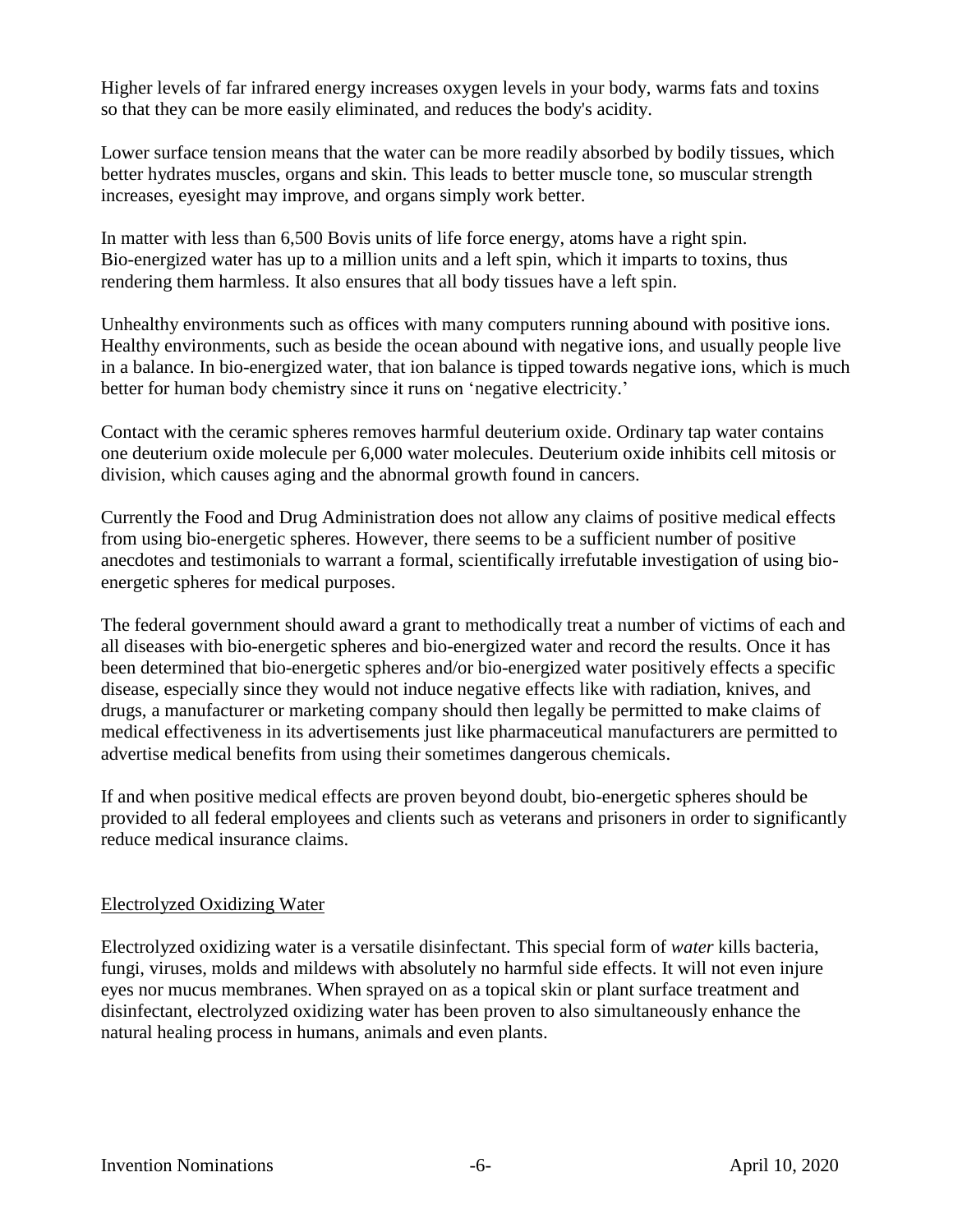Electrolyzed oxidizing water is water that has been processed by equipment that at least triples water's energizing electric potential, reduces the pH factor to less than 2.7 pH, and compresses water molecules which enables much easier transfer through body tissue and cell walls. A very mild saline (salt) solution is used to aid the electrolysis process. *No other chemicals are added.* 

Is electrolyzed oxidizing water a new product? No. Electrolyzed oxidizing water products have been marketed in Japan and China for over ten years. It has been extensively researched, lengthy scientific reports have been presented at symposiums, clinically tested, and found to be highly effective and totally safe. Products made with electrolyzed oxidizing water are used by doctors and hospitals throughout Asia for the treatment of all types of skin conditions and the general sterilization of wounds, cuts and abrasions.

Asian-produced electrolyzed oxidizing water remains stable and effective for only up to 19 hours. RPA Biotech, Inc., which is no longer in business, had patented a stabilizing process which produces equally effective electrolyzed oxidizing water which can be conveniently packaged with a shelf life after purchase of approximately nine months. RPA Biotech, Inc., was one of the first companies to bring electrolyzed oxidizing water products into the US and Canadian markets.

RPA Biotech's primary markets were in animal healthcare, personal healthcare, agriculture, and the restaurant and food preparation industries. RPA Biotech, Inc., made and packaged its electrolyzed oxidizing water in several different convenient products. They contained no caustic, toxic or other ingredients that are harmful to humans, animals, plants or the environment. All of its products were all-natural, totally safe to use, non-toxic, bio-degradable, and safe for the environment. Testimonial to electrolyzed oxidizing water's safety and effectiveness resulted in a 97% reorder rate.

RPA Biotech, Inc., arranged for other companies to take over its marketing efforts. Its principle officers have passed on.

Currently the Food and Drug Administration does not allow any claims of positive medical effects from using electrolyzed oxidizing water. However, there seems to be a sufficient number of positive anecdotes and testimonials to warrant a formal, scientifically irrefutable investigation of using electrolyzed oxidizing water for medical purposes.

The federal government should award a grant to methodically treat a number of victims of each and all diseases with electrolyzed oxidizing water and record the results. Once it has been determined that electrolyzed oxidizing water positively effects a specific disease, especially since the water would not induce negative effects like with radiation, knives, and drugs, a manufacturer or marketing company should then legally be permitted to make claims of medical effectiveness in its advertisements just like pharmaceutical manufacturers are permitted to advertise medical benefits from using their sometimes dangerous chemicals.

If and when positive medical effects are proven beyond doubt, electrolyzed oxidizing water should be provided to all federal employees and clients such as veterans and prisoners in order to significantly reduce medical insurance claims.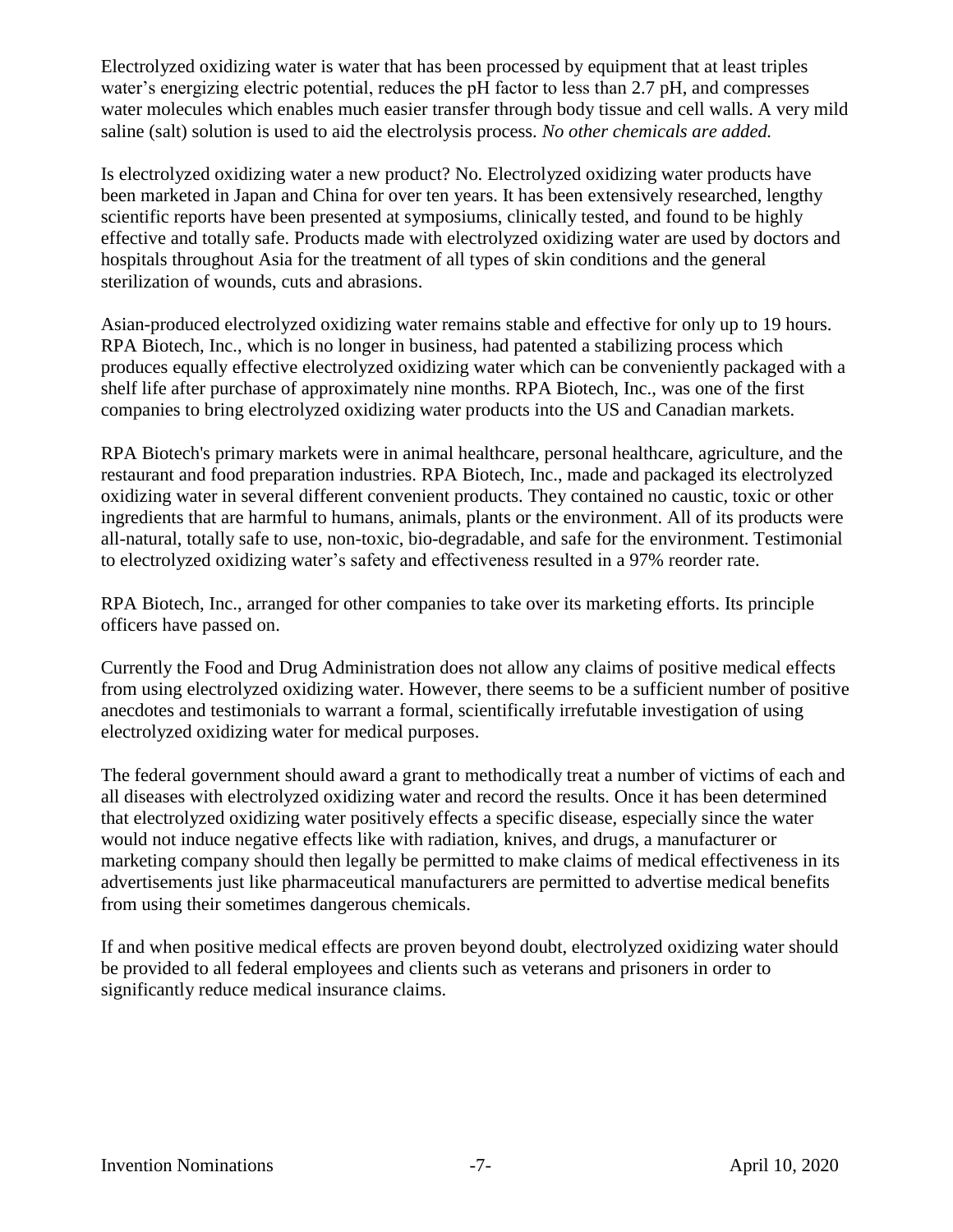## CATEGORY – ENERGY

#### Electronically Shaded Photo-Voltaic Glass

By laminating a specially designed layer of liquid crystal material between panes of either clear glass or clear polycarbonate materials, which have been coated with an ITO or transparent metallic conductive film, a window transparency control system has been created which enables the viewer to darken the window pane [or other application] electronically, without the aid of shutters, blinds or curtains.

The panel also rotates polarity up to 90 degrees from the vertical and substantially reduces infrared transmissivity. Buildings with windows made of electronically shaded photo-voltaic glass should have significantly lower air conditioning loads because they offer full blockage of infrared radiation. Buildings should additionally have lower net electrical power consumption because windows facing the sun will be able to generate usable photo-voltaic electricity.

CRL Opto had built and was testing the initial proof-of-concept prototypes. This application is ready for production and is patent protected. One inventor is Gary Vesperman's partner David Yurth of Salt Lake City.

## Collective Ion Acceleration Treatment of Radioactive Waste Materials

The Collective Ion Accelerator has been designed, developed to the point of bench testing in the laboratory, completely documented, submitted to DOE, and is ready for full laboratory testing, prototype construction and testing. Radioactive waste treatment would eliminate the need for geological storage of radioactive waste inside Yucca Mountain. One inventor is Chinese plasma physicist Shang Xian Jin, Ph.D. Gary Vesperman has met Dr. Jin several times. Gary Vesperman's partner David Yurth of Salt Lake City works closely with Dr. Jin. Development phases II and III each needs \$2.5 million. Phase IV would involve on-site field testing of a transportable system suitable for remediation of radioactive emissions in both liquid and solid wastes.

#### Pulsed Abnormal Glow Discharge Reactor

The Pulsed Abnormal Glow Discharge (PAGD) Reactor is an over-sized glass vacuum tube constructed and electrically driven within a narrow range of DC voltage so that it operates with negative resistance. Because of the reactor's negative resistance, other components with positive resistance such as light bulbs, batteries, and motors can be inserted in the circuit without drawing energy from the DC power source, up to the PAGD reactor's maximum amount of negative resistance.

The PAGD reactor's function is based upon heretofore unknown spontaneous emission properties of certain metals in vacuum and involves an anomalous cathode reaction force. The PAGD reactor may be conceived of as a portable vacuum battery made active only when needed.

The technology employs cold-cathode vacuum discharge plasma reactors to set up self-exciting oscillations, in the form of pulsed abnormal glow discharges triggered by auto-electronic emissions, in order to produce power. The circuit is driven from a direct current source of impedance sufficient to prevent establishment of a sustained vacuum arc discharge.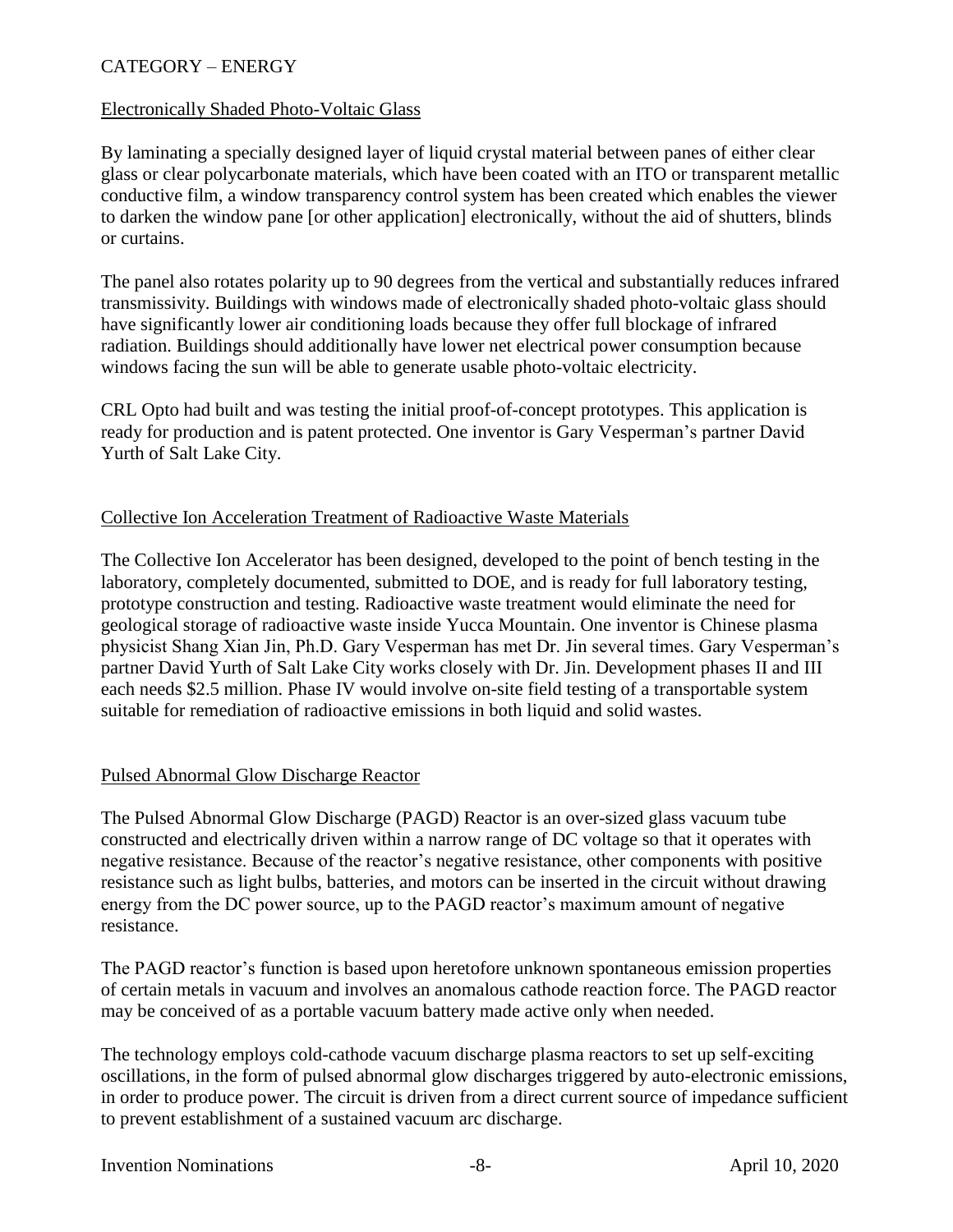In combination with a special circuit, electrical power, in excess of the input power needed for operation, can be extracted. The system, therefore, may also be referred to as an over-unity system where net energy output greatly exceeds net energy input.

The experimental data show numerous tests involving the discharge of a source bank of 12-volt cells as the powered apparatus recharges an output bank of cells and/or runs an electric motor. In one typical test run, within 20 minutes, 0.988 kilowatt-hour of energy is generated for an input of 0.258 kilowatt-hours. Power conversion gain performance efficiencies are clearly shown in the figures by data plots on a scale that runs to 1000%. One power conversion gain efficiency cited was 483%.

It seems that the PAGD reactor's inventors have conquered the problem of electrode over-heating after long duration running of many devices built using different electrode configurations, shapes and materials. The PAGD reactor's development is now at the point where predictably 40 megawatt-hours of energy can be delivered from something of light-weight construction that one can hold in one hand.

Imagine holding something that can deliver 2 kilowatts of electrical power output and keep going for 20,000 hours. Then ask yourself when we can expect to see self-powered electrical vehicles on our roads using somewhat larger versions of PAGD reactor tubes.

Unlike the chemically-assisted nuclear reaction process, which outputs low-grade heat, the PAGD reactor directly generates electricity at power voltage levels, without any utilization of cold or thermonuclear fusion principles. Another important feature of the apparatus is that it employs no radioactive compounds and generates no nuclear radiation or radioisotopes. The energy system is entirely pollution-free, self-contained and composed of readily recyclable materials. Storage of the power produced may be carried out by traditional means, be these mechanical or electrical.

At least three patents have so far been issued. One of the patents involves an associated motor drive which provides for direct electromechanical transformation of the energy accumulated within the reactor. Additional patents covering various aspects and applications of the PAGD reactor are being sought.

Energy conversion system applications for electric vehicles, stand-alone power supplies and autonomous housing had been under development. The inventors had hoped that by making vehicles self-sufficient in terms of energy, the PAGD reactor will offer the possibility of bypassing massive infrastructure expansions in order to make the electric vehicle a feasible reality while solving the problem of range which currently detracts from its appeal. Other potential applications include pulsed lasers, inverters, transformer and motor circuits.

Gary Vesperman has attended a lecture by the inventors Paulo N. and Alexandra N. Correa, a married couple, on their PAGD reactor. Due to lack of financial support, the inventors reportedly were forced to stop their development efforts April 2002. They hold US Patent 5,416,391 for Electromechanical Transduction of Plasma Pulses, US Patent 5,449,989 for Energy Conversion System, and US Patent 5,502,354 for Direct Current Energized Pulse Generator Utilizing Autogenous Cyclical Pulsed Abnormal Glow Discharges.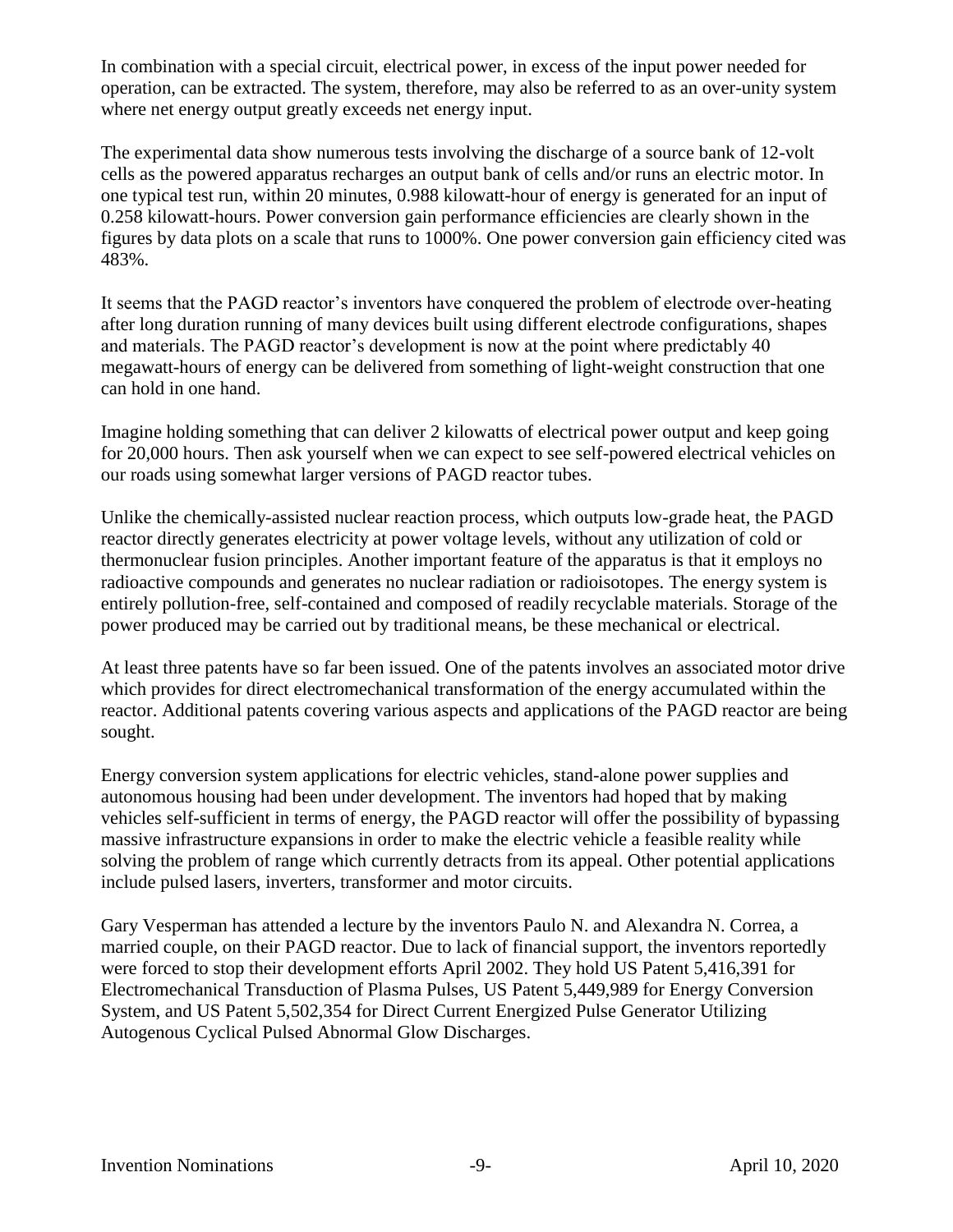#### Hutchison Self-Charged Battery

The Self-Charged Battery generates a perpetual Direct Current (DC) voltage without external recharging. By stacking enough self-charged batteries into a single DC generator, the generator's DC voltage can be converted to regulated Alternating Current (AC) electricity and thereby silently electrify a house without fuel nor emission of pollutants. The DC voltage could also power an electric vehicle's DC motor. The inventor is John Hutchison.

Casimer-effect self-charging batteries are also separately being researched by Mike Windell and Nevada inventor Matt Schadeck. Gary Vesperman has documented several of Mr. Schadeck's inventions. David Yurth of Salt Lake City works closely with Matt Schadeck.

## WIN Zero Point Electrical Energy Converter

The WIN Zero Point Electrical Energy Converter extracts AC current with an output power greater than input power. It generates electricity by collecting electrons between E-dam cermets in a vacuum. A charge of electrons is oscillated in a tank circuit, and energy is collected or added to that charge from the vacuum. The mechanism is believed to be the Casimer effect. Solid-state with no moving parts and no size restrictions, individual units can be built to power a 15-kilowatt home or a 20-megawatt arc furnace without outside energy input. 12 sizes of generators are currently being built – one of which would be a 1500-watt unit to generate useful heat and electricity. The inventor is Wingate A. Lambertson, Ph.D. His proposed first-year budget is \$1.25 million.

## Converter of Zero-Point Electromagnetic Radiation Energy to Electrical Energy

The Converter of Zero-Point Electromagnetic Radiation Energy to Electrical Energy utilizes the special characteristics of the zero-point electromagnetic radiation of having a virtually infinite energy density and that it is omnipresent even in outer space. However, the high energy densities only exist at very high frequencies. These large energies can be collected with small antenna-like structures (frequency is inversely proportional to size). But the frequencies are so high that they are unusable for practical energy applications.

With two antennas of very slightly different sizes, the converter collects zero-point electromagnetic radiation of two very slightly different frequencies. The converter then superimposes the two frequencies which results in a far lower beat frequency. The energy contained in the beat frequency is then transformed to practical electrical power which can be made available in any location on earth or in space. Applications include transportation, heating, cooling as well as many others. Franklin B. Mead, Jr., Lancaster, California and Jack Nachamkin, Poway, California hold US Patent 5,590,031 for System for Converting Electromagnetic Radiation Energy to Electrical Energy.

## Borrowdale's Motor/Generator

The Borrowdale's Motor/Generator incorporates permanent magnets which provide the drive torque by pulling rotor and stator poles together with an electromagnetic opposed excitation input pulsation used to weaken that magnetic pull to allow the poles to separate. Its power output is claimed to be 3 times power input. Gary Vesperman and Las Vegas businessman Gary Davis have seen this invention in operation but not performance tested. Inventor is Brian Borrowdale.

#### Invention Nominations -10- April 10, 2020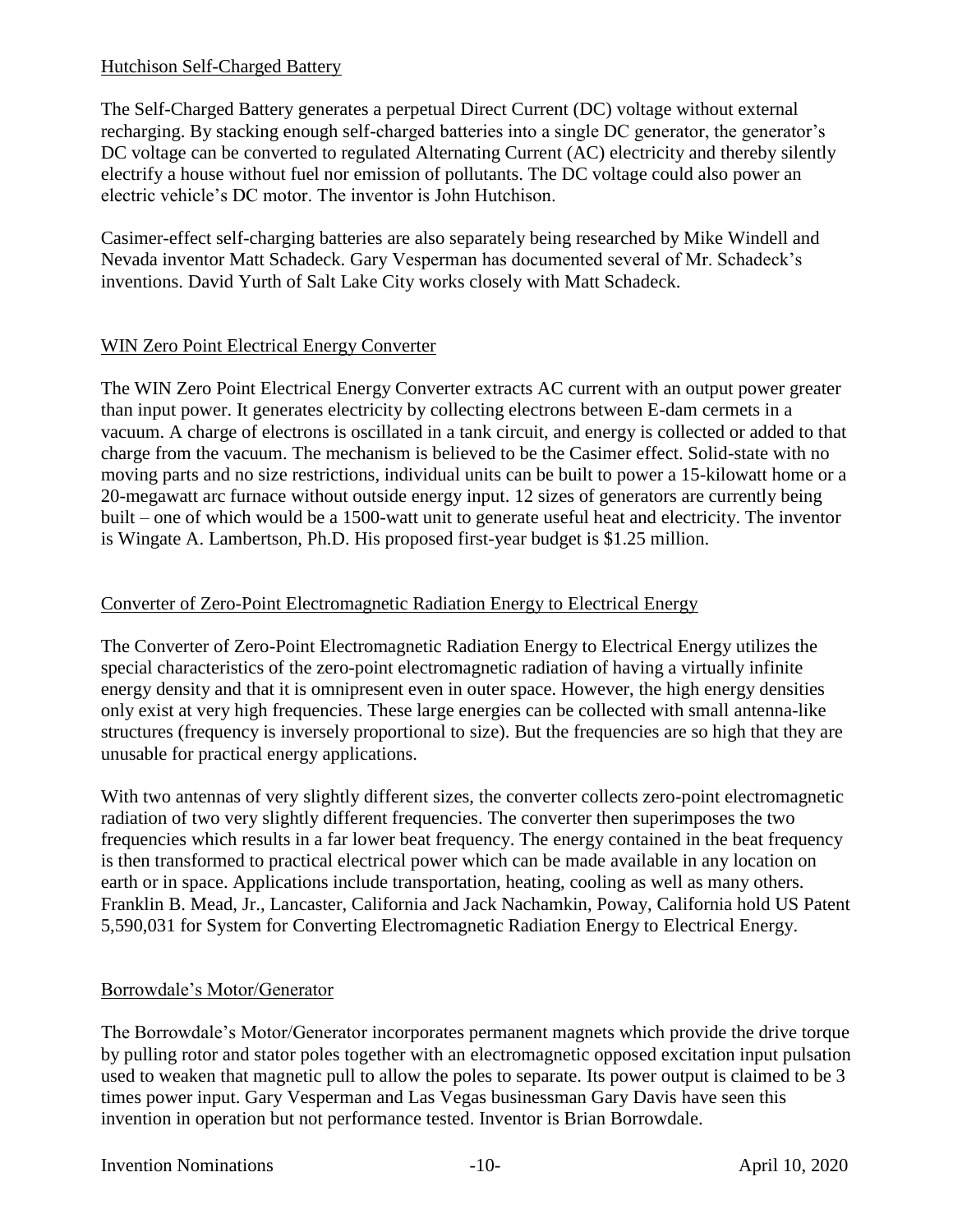## Conversion of Aluminum Internal Combustion V-8 Engine to Magnetic Motor

The Conversion of Aluminum Internal Combustion V-8 Engine to Magnetic Motor has its heads replaced with magnet arrangement so that the vehicle doesn't need fuel nor battery recharging. Two-inch square Chinese super-magnets are embedded in the piston heads. Same-size magnets are embedded on outside of disks mounted on a shaft, one magnet to each cylinder. A toothed gearwheel mounted on the front end of the shaft is linked by a chain drive to a gearwheel on the crankshaft. An electric motor is mounted on the block to turn the crankshaft. As the crankshaft rotates, when each piston is up closest to top of the cylinder, its matching magnet is also at its angular point closest to the head. The two opposing south poles repel each other with 1,000 lb. of force. (This compares with the approximately 250 lb. of force on the piston head in a gasoline engine.)

The engine would still need oil changes every 50,000 to 80,000 miles. Because it runs cool, the block could be made of hard plastic which ought to be of cheaper material and easier to mold and machine than aluminum. A constant-speed motor, it would require a continuously variable transmission in order to power a vehicle or rotating electrical generator. If the electric motor is replaced with a Muller magnetic motor, the combined conversion gain of output power over input power is projected to be about 300.

Gary Vesperman and Las Vegas businessman Gary Davis have seen a partially built prototype. One side of four cylinders had a crankshaft with four super-magnets mounted on it. The inventor is Brian Borrowdale who has since passed on.

## Richardson Generator

Two pairs of electromagnets warp a permanent magnet's magnetic fields back and forth across output field coils to induce a DC output voltage. The faster the switching speed, the higher is the DC output voltage, up to the point of magnetic saturation, which is then converted to an AC voltage. Some of the output power is fed back to provide input power for the switching electromagnets and associated signal generator and switching transistors. When the entire circuit is optimally tuned by adjusting variable capacitors to achieve resonance, more output power is generated than is needed for the input power, as claimed by inventor Frank Richardson. A Richardson generator less than the size of a garbage can could generate enough electricity for an average-sized residence with no noise, no fuel, and no emission of pollutants.

Frank Richardson died some years ago. However, Gary Vesperman himself had done some engineering work on Richardson's generator. Vesperman and some Las Vegas inventors have talked about resurrecting the Richardson generator with the help of engineering documents inherited by Mr. Richardson's son who lives in St. George, Utah. Frank Richardson held US Patent No. 4,077,001 for Electromagnetic Convertor with Stationary Variable-Reluctance Members.

Las Vegas businessman Gary Davis owns the rights to the Richardson generator. Davis owned and managed Natural Environmental Solutions, Inc., a Nevada corporation. Gary Vesperman researched and wrote most of the company's Small Corporate Offering Registration for \$500,000 of stock to be publicly sold to investors in 1994(?).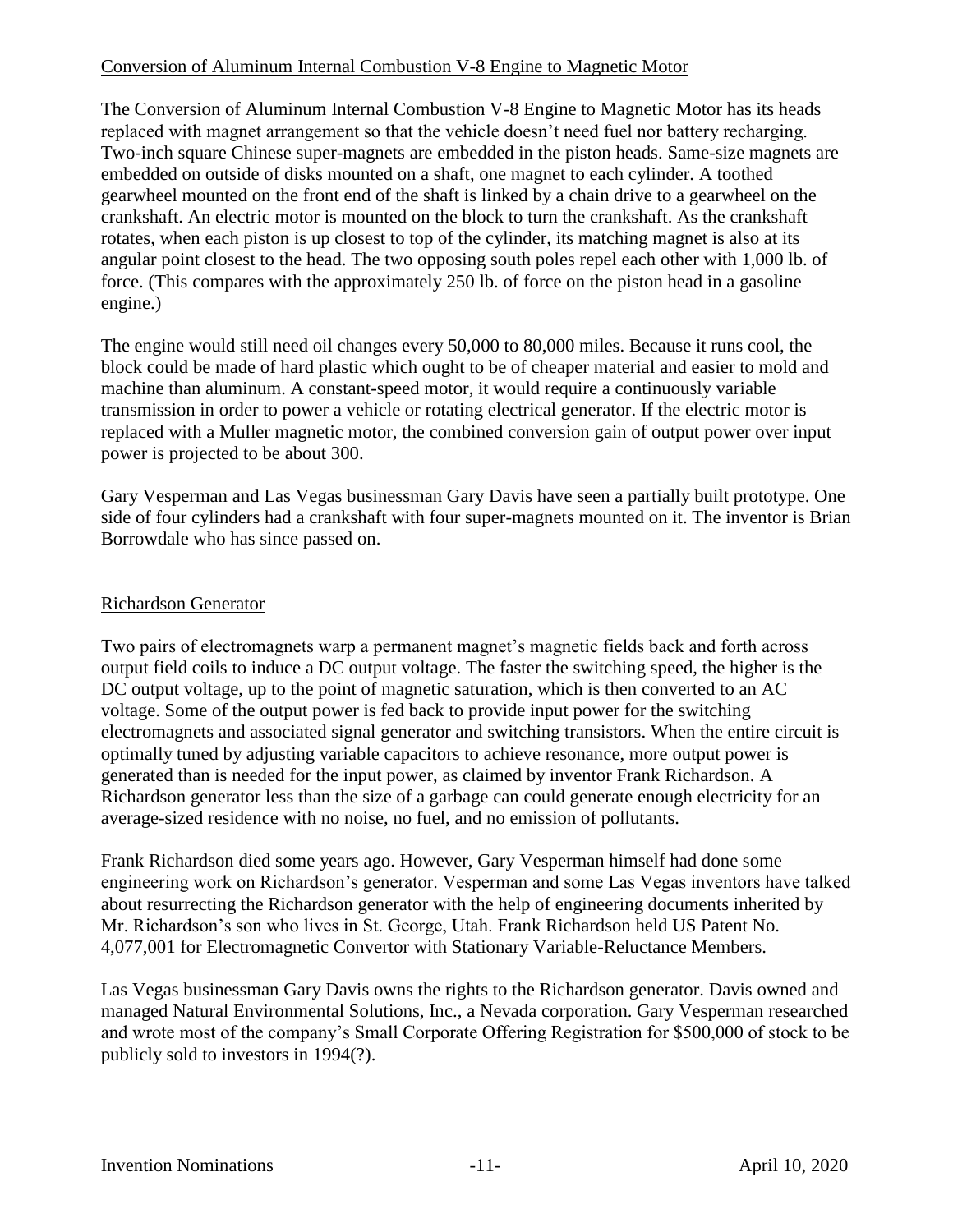## Hawking's Generator

The Hawking's Generator results from feeding high voltages oscillating at optimally 150,000 hertz to two 4-inch fluorescent lights. Each fluorescent tube has a strong permanent magnet attached to its center – north pole on one side, and south pole on the other side. The magnetic field between the two poles deflects the electrons in the tube off to one side. The tube is now no longer capable of generating hot electricity. Instead only *cold* electricity is extracted from the zero point energy field by the tube. The cold electricity comes from the other end of the tubes which are each wired to a brass electrode. A 6 to 8-inch white spark of cold electricity 4 inches in diameter is produced between the two brass balls.

Cold electricity can not be measured with ordinary voltmeters and ammeters since there are no electrons. However, cold electricity can power lamps, etc. Totally different applications could result from the observation that materials inserted in a spark of cold electricity sometimes change to elements of higher density.

Gary Vesperman has a video of an earlier version of the Hawking's generator where the dazzling white spark of cold electricity is only about the size of a peanut due to a much lower frequency being used. A weird "singing" noise heard in the video indicates that energy is being extracted from the omnipresent zero point energy field. Even Nicola Tesla himself long ago observed the same connection of singing noise to energy extraction.

The Hawking's generator, although fairly simple and can completely be made with commonly available components, is still in its earliest stages of development. Gary Vesperman's friend Henry Curtis was the one who brought the Hawking's generator to Vesperman's attention and provided him with a video. Curtis has been investigating and attending conferences on new energy technologies for over 15 years. Curtis thinks the Hawking's generator is the most exciting fuel-less energy source he has ever seen. Vesperman has talked with some Las Vegas engineers about building their own prototype for testing.

Frankly, 'cold electricity' is still very much a huge mystery. Gary Vesperman has a BS degree in electrical engineering from University of Wisconsin-Madison and has become familiar with all sorts of weird devices. Even he has no idea as to how mathematical formulas could be written describing the most fascinating phenomenon of cold electricity. Hot fusion has received billions of research dollars with no hope of a practical electricity generator for decades to come. Surely studies and development of cold electricity and new energy devices such as the Hawking's generator are equally deserving of massive funding by the US government, if not more so than hot fusion.

## CATEGORY – ADVANCED SELF-POWERED ELECTRIC VEHICLES

In Sept 8-9, 2000 for the Institute of New Energy Symposium, Salt Lake City, Utah, Gary Vesperman lectured on his "Advanced Self-Powered Electric Vehicle Concept". His paper was later published in Proceedings of INE-2000, Vol. 5, No. 2 of Journal of New Energy, P.O. Box 58639, Salt Lake City, Utah 84158-0639. Its abstract is as follows: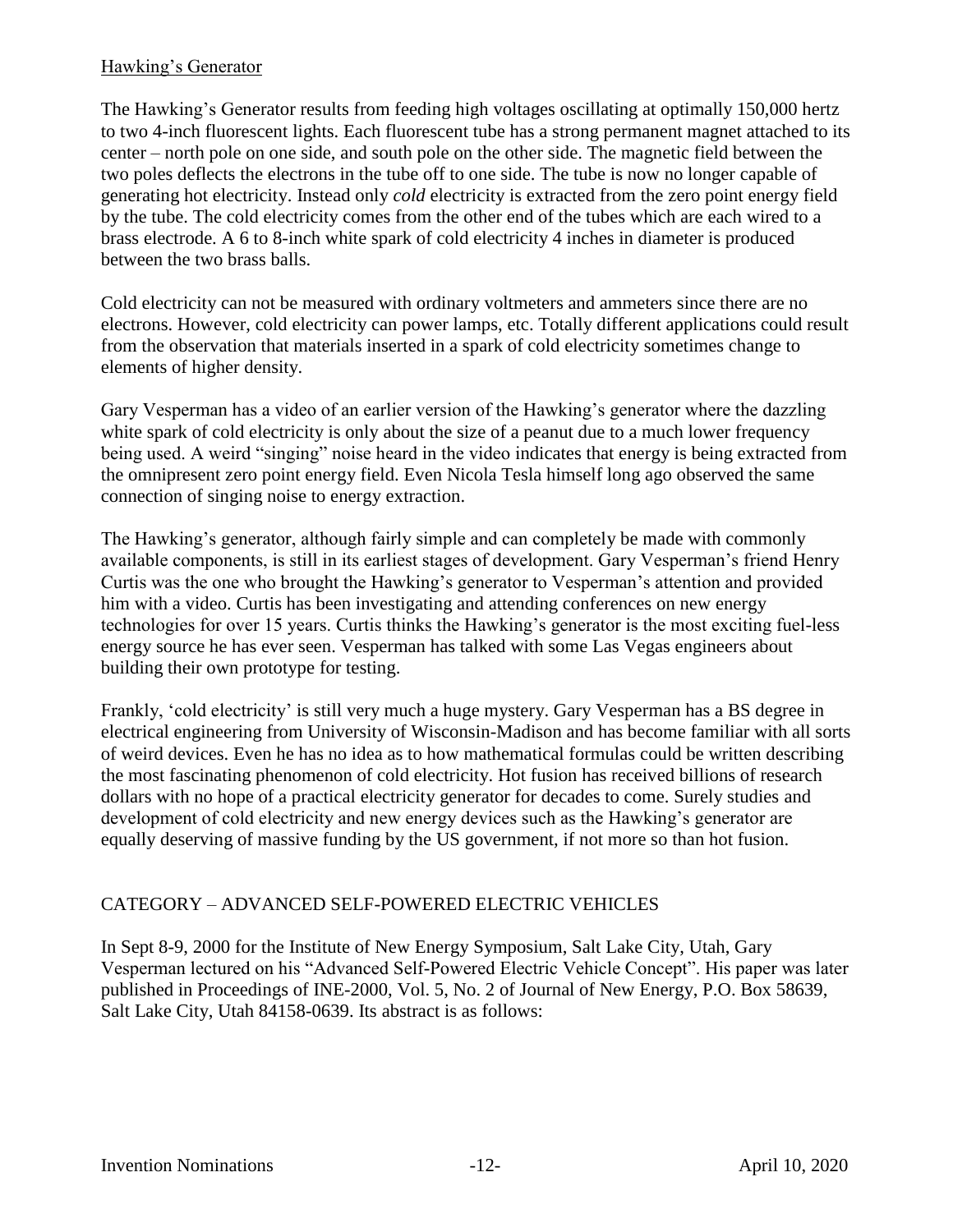"Candidate technologies were originally combined into an advanced self-powered electric vehicle concept in 1993. The power train of the concept's current version includes a modern version of Edison's nickel-iron battery or one of four super or ultra-capacitors, a closed-cycle blade-less Teslatype steam turbine or one of several over-unity magnetic motors, and one of several possible types of on-board battery chargers. Miscellaneous innovations include computerized shock absorbers and air ride suspensions, lightweight basalt/carbon fiber foam for body/frame, parts non-destructively coated with diamond or titanium nitride, and compressed air-driven air conditioner/heater."

By combining these superb new technologies into an advanced self-powered electric car that would be superior to any other car even commonly envisioned, it evidently should not be very difficult to sell a reasonably priced car featuring:

- Powerful but quiet and emission-free electric motor, possibly with over-unity power conversion gain.
- Only a few maintenance-free lifetime environmentally benign batteries.
- Never requires refueling nor electricity recharging due to on-board battery charger.
- Continuous climate control with compressed air-driven air conditioning/heating, even while parked.
- Computer-controlled luxurious but economical ride with sports-car control and automatic leveling even while parked.
- Much less bothersome and costly maintenance including no oil changes, no tune-ups, no radiator, no refrigerant-based air conditioner, and no fuel tank.
- Numerous parts non-destructively coated with diamond or titanium nitride for increased durability and safety.
- Exceptionally tough, crash-resistant basalt/carbon fiber foam body/frame, lighter than fiberglass, for increased safety with lower weight.

Las Vegas, Nevada is uniquely blessed with an active electric car club with at least a half-dozen members who have actually built electric cars. They could design and build engineering prototypes of advanced self-charged electric vehicles as well as kits for converting existing vehicles to selfcharged electric. Alvin Snaper, who is the prolific inventor of an advantageous new nickel-iron battery, compressed air-driven air conditioner/heater, and low-temperature process for coating automotive parts, tools, etc with diamond or titanium nitride for greatly increased durability, even lives and works in Las Vegas.

To minimize initial capital outlays, advanced self-charged electric car features would be introduced in phases rather than simultaneously at great up-front cost. The profits earned from each phase would help finance the next follow-on phase. For example, at the beginning existing golf carts could be fitted with on-board battery chargers, and propane generators in RVs replaced with fuel-less battery chargers. Somewhat later, existing cars and trucks could have their engines, radiators, and fuel tanks replaced with electric motors, a few batteries, and fuel-less on-board battery chargers. Standalone businesses selling auxiliary technologies, especially low-temperature coating of parts, tools, etc with diamond or titanium nitride, could be very profitable, fast-growing ventures.

Currently in California, every electric vehicle sold that meets requirements earns 4 EV credits that can be resold to the major automobile makers for \$20,000. Even if the company only breaks even on its cars, the total profit on each car sold in California would still be \$20,000. So therefore, nearly all new self-charged electric vehicles, not existing vehicles converted to self-charged electric, would be sold in California – a huge market. Other states are considering similar EV credits.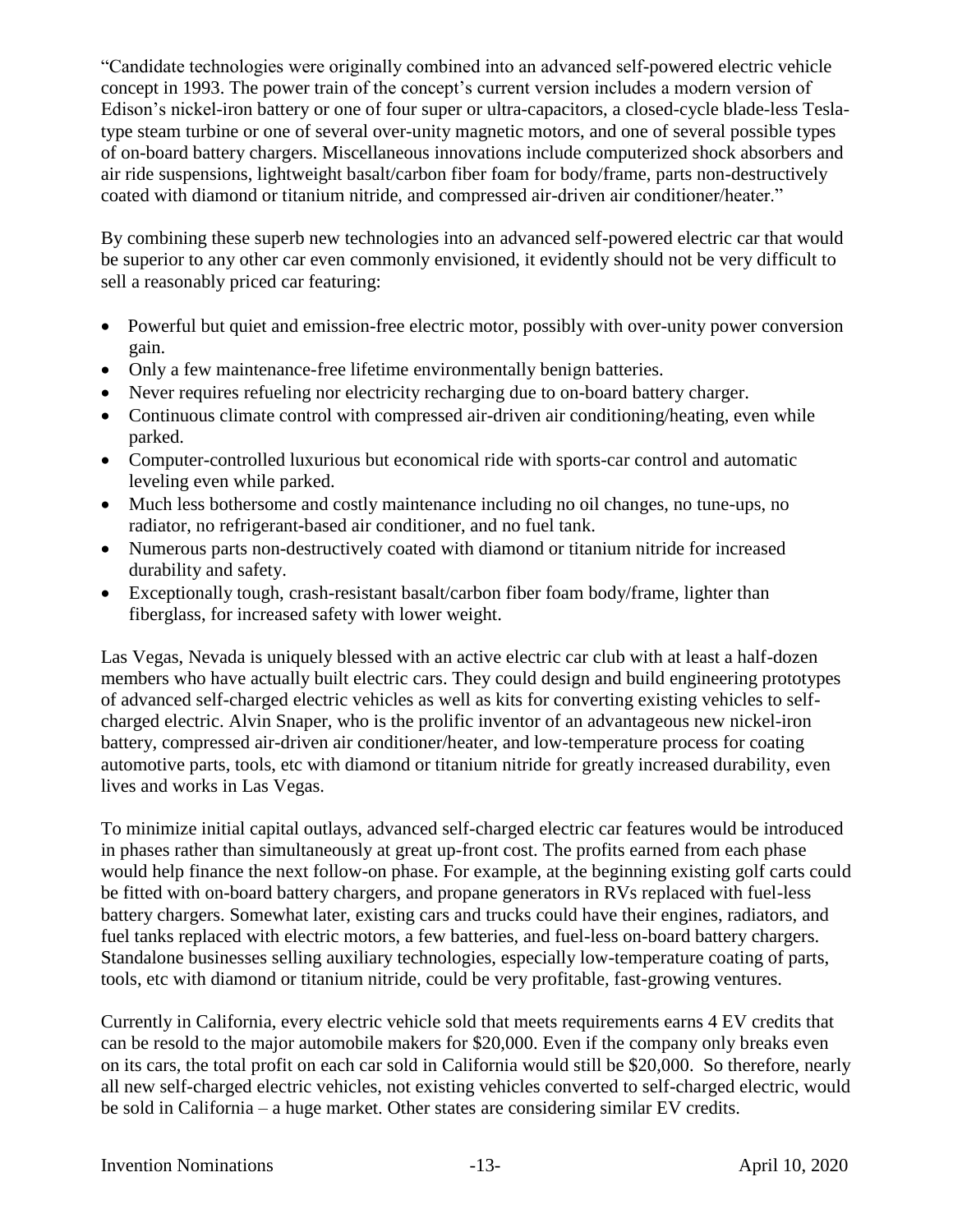For the first 10,000 self-powered vehicles sold nationwide, the federal government should provide an additional credit of \$10,000 specifically for each vehicle proven to be self-powered or selfcharged with no external fuel nor electricity needed and zero emissions.

The last chapter of Gary Vesperman's aforementioned compilation of "Advanced Technologies for Foreign Resort Project" in<http://www.fortunecity.com/greenfield/bp/16/advantech.htm> is titled "Advanced Self-Powered Electric Vehicle Concept".

Gary Vesperman has written a 15-page preliminary business plan for a startup company which has the mission to lead to the eventual design, manufacture, and sale of advanced self-charged electric vehicles.

The following are descriptions of electric vehicle inventions. All of them by themselves appear to be deserving of federal aid as part of an overall effort to develop prototype advanced self-powered vehicles for demonstration. See the Energy Category above for additional candidate fuel-less emission-free vehicle power sources.

## Quantum High Energy Density Storage or Retrieval Device

Essentially a very thin battery, the solid-state Quantum High Energy Density Storage or Retrieval (QUENSOR™) device has an energy density of about 1-15 kilowatt-hours/kilogram, which is comparable to gasoline, or more. A fundamentally new principle and a new method of manufacture is employed. If the upper limit of 15 kilowatt-hours per kilogram is assumed, a 60-pound QUENSOR device can supply an electric car, in round numbers, 20 horsepower of electric power at 50 miles per hour for 30 hours, or a total of 1500 miles on a single charge.

Electric energy is stored or retrieved from quantum dipole electric fields throughout the volume of the QUENSOR™ film. Electric energy is stored in the QUENSOR™ film by charging the dipole electric fields from an electric energy source. Electric energy is retrieved from a QUENSOR™ film by discharging the dipole electric fields and supplying the energy to a load. Electric breakdown in the film is avoided because positive and negative electric charges in the film are balanced everywhere. Busbars attached to metal layers are connected to terminals for charging or discharging the QUENSOR™ film.

## Nickel-Iron and New Lead-Acid Battery

Prolific Las Vegas inventor Alvin Snaper (600 patents, etc) has developed and patented a modern version of the century-old Edison nickel-iron battery through his Las Vegas company Power Technology, Inc. (See http://www.powerpwtc.com/business\_of\_issuer.htm.) His new nickel-iron battery will have none of the drawbacks of all other types of batteries such as temperature sensitivity. Increasing the surface area of the electroplates by up to 1000 times greatly increases current output and allows much quicker charge/discharge rates. Different chemistry reduces the weight of the battery by 50%, reduces cost, and is much more environmentally benign than lead.

During an August 2002 visit, one of Snaper's researchers told Gary Vesperman that their lead-acid battery already has the world's highest energy density, and they hope to increase it even higher. It uses some of the components of the nickel-iron battery which has been delayed.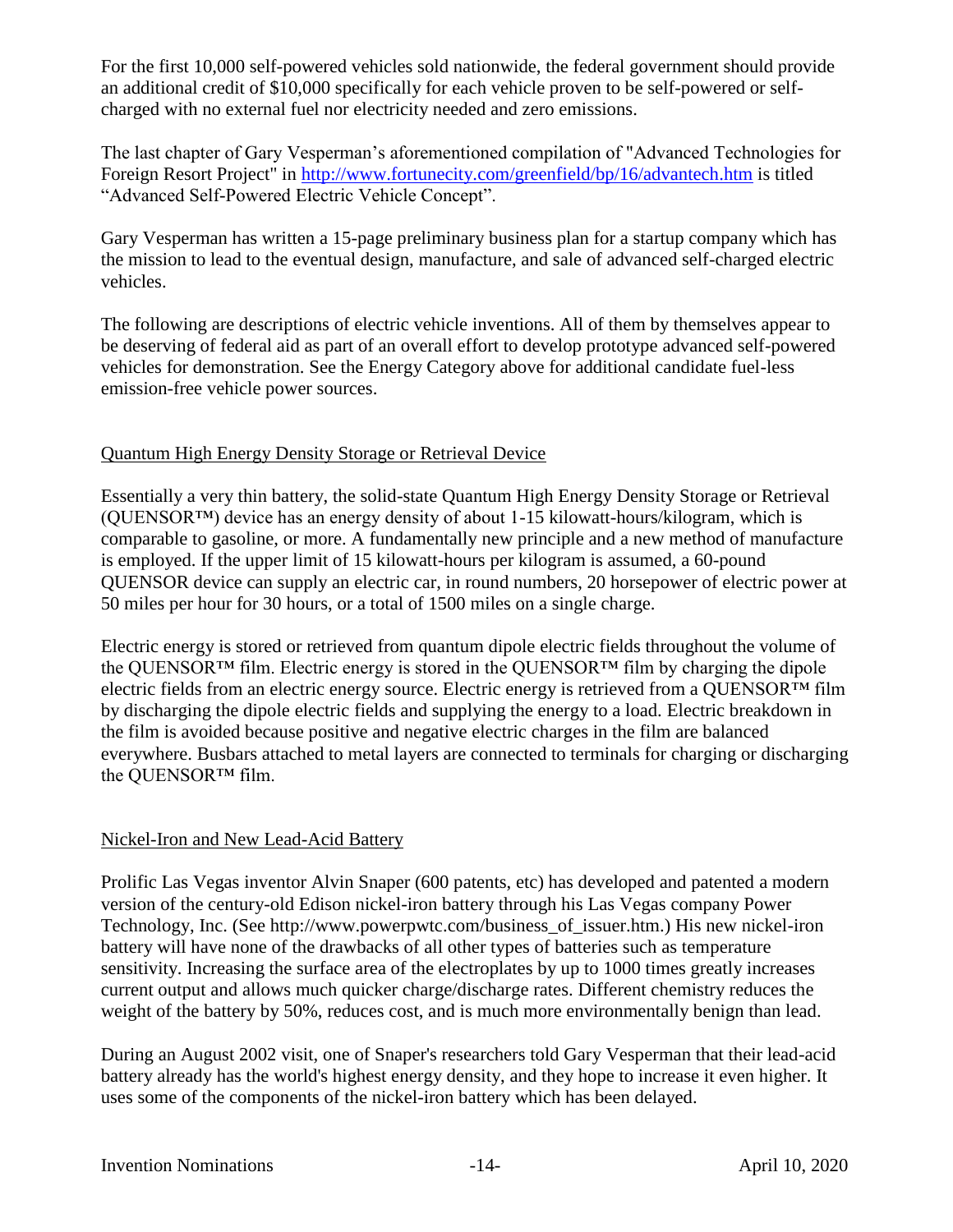Alvin Snaper holds US Patent No. 6,060,198 for Electrochemical Battery Structure and Method. He may already have obtained one or more additional battery patents.

#### Ukrainian Capacitor-Like Battery

The I. N. Frantsevich Institute for Problems of Materials Science, Kiev, Ukraine, has invented an entirely new type of battery. Emtech LTD., Mississauga, Ontario is commercializing the battery and has applied for 11 patents. A set of conventional lead-acid batteries can propel a small electric car for 100 miles or so, require several hours to recharge, and weigh 1000 lb. An equivalent set of Ukrainian batteries is expected to weigh approximately 200 lb., provide a much greater range of up to possibly 200-300 miles, require 15 to 30 minutes to recharge, and maintain full voltage until 94% discharge. The Ukrainian battery operates well in the temperature range of -40 to +60 degrees centigrade. A side benefit of the Ukrainian batteries is that they are made only of proprietary materials which are environmentally friendly, plentiful, and inexpensive.

(These performance claims are dated 1993 and currently are not considered credible without an updated report. Emtech LTD, which had the commercialization license, went bankrupt. Nu Omnicomm Technologies, Inc., of Salt Lake City, which has close ties to the I. N. Frantsevich Institute for Problems of Materials Science, may be able to revive the Ukrainian capacitor-like battery.)

A Ukrainian battery stores the charges in crystalline layers of a sheet-like material similar in appearance to mica. Due to nonlinear quantum mechanic effects, the electrical characteristic of each crystalline layer is that of a capacitor as thin as one molecule. Since capacitance is inversely proportional to thickness of the separation between layers, the practical consequence of the Ukrainian battery is to electrically function in a manner similar to that of a giant capacitor.

Gary Vesperman's partner David Yurth of Salt Lake City has personally worked with the IPMS on their Ukrainian super-capacitor battery. Famous Indy 500 race car driver Rodger Ward's American Electric Car Company had planned to use these batteries. Unfortunately, the IPMS was unable to keep its battery prototype delivery commitments. Gary Vesperman researched and wrote most of the company's Small Corporate Offering Registration for \$1,000,000 of stock to be publicly sold to investors in 1993(?).

## Blade-Less Tesla-Type Steam Turbine

A powerful blade-less Tesla-type steam turbine was developed by Frank Richardson. This turbine has a closed-loop cycle which he claimed is far more efficient than the electric motor in terms of converting electrical energy into rotational energy for application to a vehicle's drive wheels. The water is heated with radio frequencies like a microwave oven into steam which is then forced through two disks in sequence. The two disks are perforated in such a manner as to prevent cavitation (bubbles) even at high rotational velocity. Since steam offers a 1,000-to-1 expansion ratio compared with gasoline's expansion ratio of approximately 300 to 1, the turbine is extremely powerful. An 18-inch diameter prototype's output power was measured at approximately 1,000 horsepower.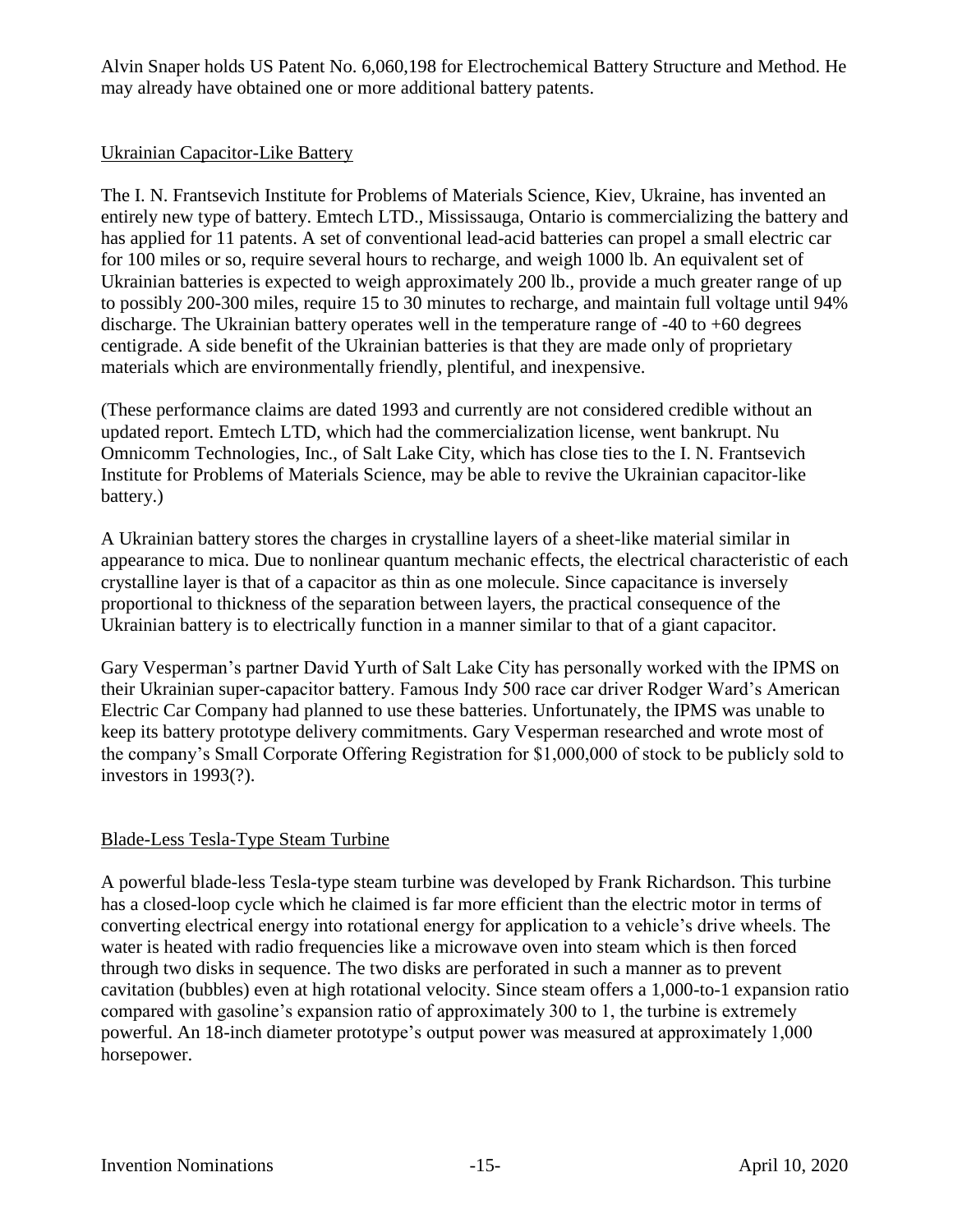By combining his turbine with the aforementioned Richardson electrical generator, Richardson had built a self-powered modified beetle-shaped Volkswagen automobile which he had operated during the early 1970's.

## Closed-Cycle Freon/Rotary Turbine

DiMatt Industries's DiMatt Wankel Generator integrates a Freon-based wankel engine and generator system. The system relies on the extremely high expansion coefficient demonstrated by certain Freon formulations to drive the internal rotary piston system embodied by the Wankel. This system has been shown to produce 40-80 brake horsepower (as tested on a fully instrumented dynamometer) without consuming fuel or producing any exhaust. The engineering design specifications, patent application and underlying component patents have been developed for the construction and testing of a transportation platform which relies on a closed-cycle Freon/rotary turbine design to supply power to electric motors with no consumption of fuel and no emissions. Its efficiency is lower in colder temperatures.

One inventor is Nevada inventor Matt Schadeck. Gary Vesperman has documented several of Mr. Schadeck's inventions. Gary Vesperman's partner David Yurth of Salt Lake City works closely with Matt Schadeck.

Gary Vesperman has a videotape and drawings of deceased Las Vegas inventor Robert Stewart's low-temperature phase-change engine which relies on the same basic principle but seems to be a different design.

#### Compressed Air-Driven Air Conditioner/Heater

The compressed air-driven air conditioner/heater relies on the principle of a vortex tube. Air whirled in a vortex tube separates with the cold air molecules collecting in one portion of the tube, and the warm air molecules collecting in another portion of the tube. The cold air is expelled from one end of the tube, and the warm air is expelled from the other end. It can be switched between providing 90% cold air and 10% warm air, or 10% cold air and 90% warm air.

The metal tube is about a foot long and a half-inch in diameter with a two-inch long compressed air intake tube perpendicularly attached about three inches from one end. The intake compressed air requirement specifications are 7 cubic feet per minute at a pressure of 40 pounds per square inch. The volume of air expelled is twice that of a refrigerant-type automobile air conditioner while requiring only one-fourth the horsepower. Also, no warm-up period is required as with conventional air conditioners or heaters. Its laboratory-certified efficiency is nearly 30%. Gary Vesperman has seen during demonstrations conducted in inventor Snaper's garage on a hot Las Vegas summer day temperature measurements of the air blowing out of the cold end at around 0 degrees Fahrenheit.

While the patent on the compressed air-driven air conditioner/heater has recently expired, it is still available for commercialization. Combined with an on-board battery charger, the advanced selfpowered electric vehicle would have the exceptionally nice feature of continuous climate control, even while parked! Parked on a cold winter day, the interior of the vehicle would always be toasty warm. On a hot summer day, the vehicle's interior would always be refreshingly cool. Alvin Snaper holds US Patent No. 4,407,134 for Air Conditioning System.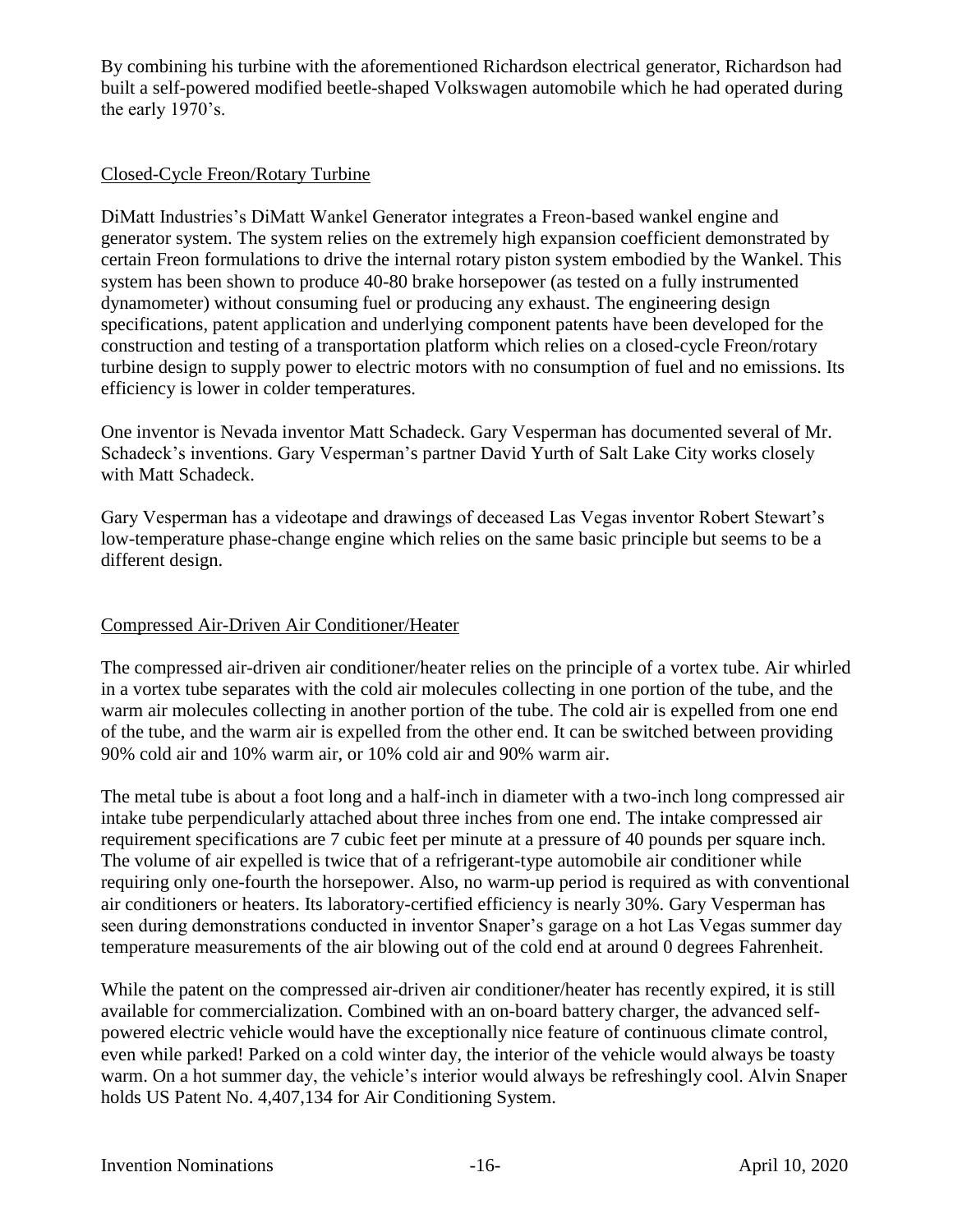Inventor Alvin Snaper in August 2002 showed Gary Vesperman a Chevy S-10 pickup truck he had bought without air conditioning. He has a budget of \$550,000 maximum to do "sweat engineering" of a complete prototype air conditioning system to be installed in the S-10. Alvin is still looking for a more nearly ideal air compressor.

## Monocoque (Unibody) Basalt/Carbon Fiber Foam Body/Frame

Developed by the I. N. Frantsevich Institute for Problems of Materials Science, Kiev, Ukraine, basalt/carbon fiber foam is extremely strong yet lighter than fiberglass. A test vehicle made with basalt/carbon fiber foam parts was reportedly the only vehicle ever tested that can cut through a cast-iron London taxicab in a collision.

Dave Yurth's Sept 3, 2002 email to Gary Vesperman is as follows:

From : dyurth  $\langle \text{d}\text{yurth}\ \text{w}\ \text{y}$  x mission.com > To : "Gary Vesperman" [<vman@skylink.net>](mailto:vman@skylink.net) Subject : Re: Basalt/carbon fiber foam for EV Date : Tue, 03 Sep 2002 09:36:14 -0600

## Hi Gary:

Thanks for the note...Matt and I have also been working on a variation on a theme for an EV...we've found a digital variable reluctance motor which marries the best of torque characteristics and energy utilization efficiency in a single unit – no windings at all. The shaft is married directly to the motive element – in the current use, it is used to drive a wood lathe. In our design, it would connect directly to the wheel and, on the other side, to a brake/energy conversion device which converts momentum into recharging current like the BART system.

The basalt fiber material is manufactured by the Institute for Problems of Materials Science (IPMS) in Kiev, Ukraine. If you are interested in utilizing this technology to create an automobile enclosure, three technologies are needed:

1. The basalt fiber technology can only be found at the IPMS. I believe there may still exist some spools of the stuff in or around Kiev, but it has been ten years since I worked with them so we'll have to re-establish contact. The principal value of the material is that it has a softening temperature of 805 degrees centigrade.

2. The Russians used powdered metallurgy to alloy their strategic metals – the ideal mix of metal powders would be aluminum and magnesium, since both can be found in finely particulated powders and when mixed together in the right ratios, these two metals form a material which is utterly resistive to corrosion and which has excellent tensile strength.

3. The powdered metals are mixed in a chamber like dry cake mix and then applied using a third technology – in IPMS documents, this technology is referred to as a "High-Temperature Gas Plasma Detonator". The metal powder is poured into a ceramic container, which funnels it into a specially designed high temperature containment vessel which is also surrounded by super magnets, arranged in a very precise order to create a compressive effect.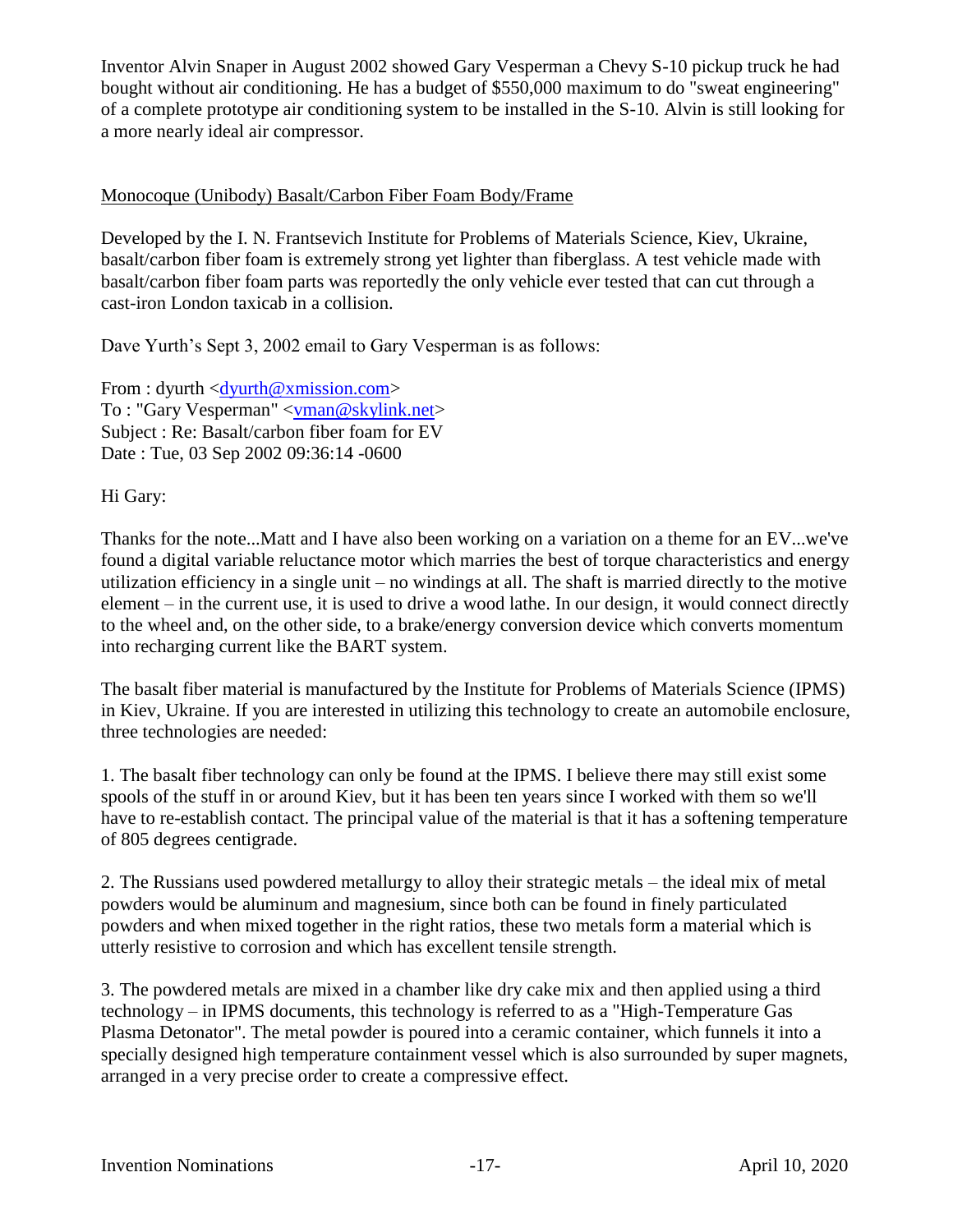When the powdered metal is brought into the chamber, high voltage, high pressure and extreme magnetic fields reduce the metal powder to a plasma, which is then expelled through a nozzle and onto a target – in this case, the woven basalt fiber which creates the shape of the vehicle.

When the metallic plasma collides with the basalt fiber material, it has a temperature of about 1600 degrees centigrade. This causes the basalt fibers to soften and partially melt – but the cooling gradient for this material is so steep that it cools almost immediately below 800 degrees centigrade, at which point the fibers reconstitute. This creates a basalt fiber reinforced metal alloyed shell which is extremely strong, very light weight and can be polished to a high sheen.

This is the technology the Russians have used for 25 years to create fuel cells for their huge rocket boosters – and it is the reason their boosters are so light, have no gaskets or seams and can be reused over and over again.

Dave"

## Advanced Computer-Controlled Suspension Systems

Computer-controlled hydraulic shock absorbers as well as the computer-controlled air ride suspension system would be supplied by Aimrite Systems International, Inc., which owns the patents. Aimrite's Computer-Optimized Adaptive Suspension Technology (COAST) system replaces a vehicle's conventional shock absorbers with specially designed hydraulic shock absorbers. The COAST system utilizes a sophisticated computer and position sensors to monitor the vehicle's level at each corner. The computer's microprocessor checks the sensors 240 times per second and optimally regulates the damping on all four shocks based on this input. The firmware used in the microprocessor is patented and represents the most important element in the COAST system. It controls nine dynamic and static parameters of motion (roll, pitch, sprung natural frequency, unsprung natural frequency, pumping down, stored energy, topping out, bottoming out, and height).

The COAST system is not only totally automatic, but it monitors and controls the vehicle's ride performance on a continuous basis providing soft and stable ride characteristics at all times as needed. The ride is comparable to active systems without the need for pumps nor expensive highspeed servo-valves.

Each shock absorber is actually a complementary pair of shock absorbers mounted in opposing vertical compression/rebound modes. The computer sends signals to valves to release pressure as required. Aimrite considers its shock absorbers more durable and react faster than competing computer-controlled shock absorbers which apply pressure when needed. A built-in safety factor is that if the computer fails, the result is conventional damper operation, and failure of an individual damper is equivalent to failure of a conventional shock absorber.

Aimrite's air ride suspension system replaces a vehicle's front coil springs and rear leaf springs. The air suspension comprises of a high-quality control subsystem that includes the aforementioned dual redundant air compressors, air dryers and filters, position sensors, computer-controlled solenoid valves, and a dashboard-mounted control to ensure proper operation and a long and reliable life of the air suspension in all weather and driving conditions.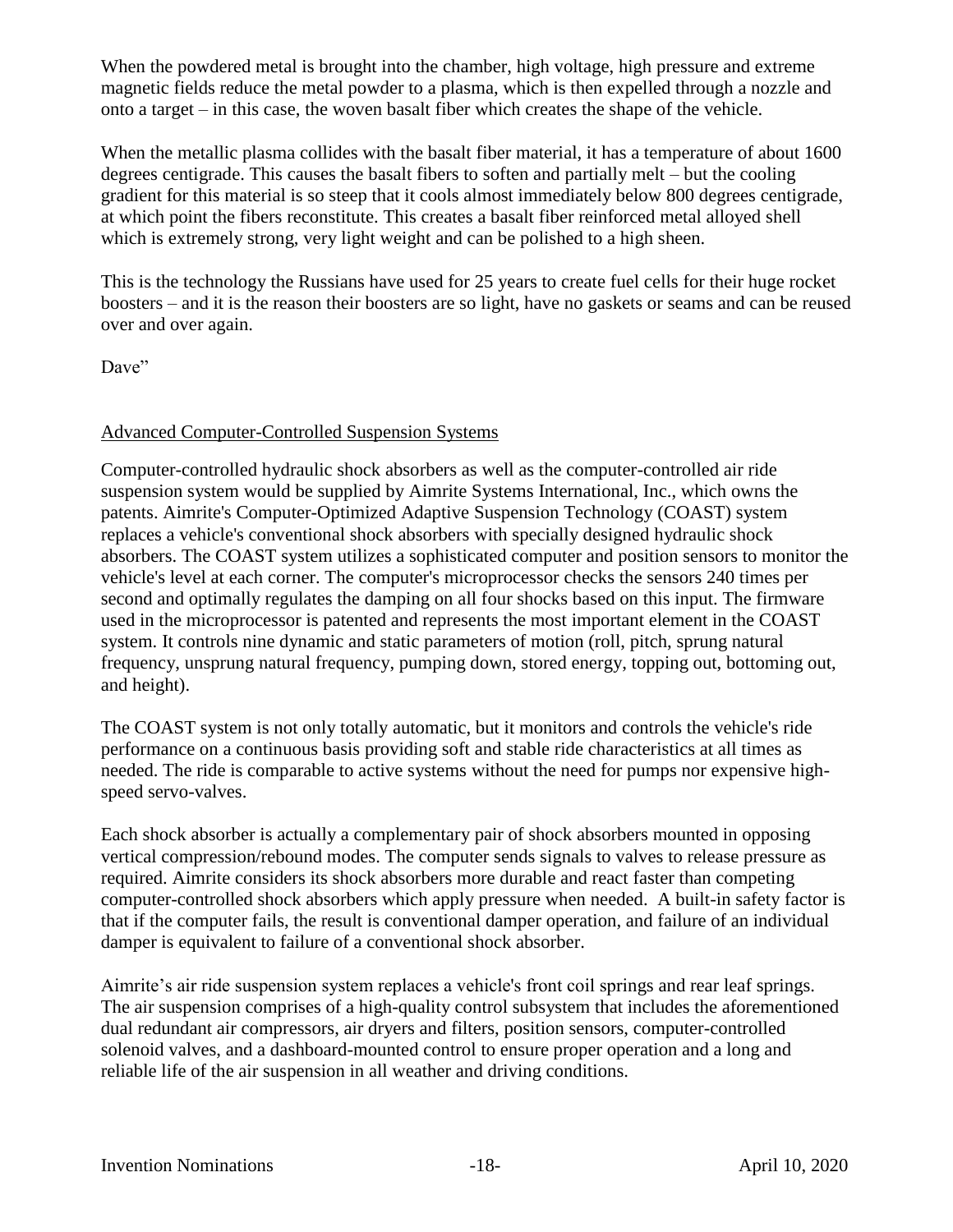While stopped or driving, the control subsystem allows the operator to easily maintain the correct ride height under all loading conditions. For example, the chassis can be raised for a bumpy ride and lowered for stable highway driving. The vehicle body is automatically leveled at all four corners, even when parked on an uneven surface.

Aimrite's suspension provides a full air suspension ride, with increased comfort and control. Builtin safety capabilities are provided that virtually eliminate traditional problems associated with air ride suspension systems.

Combining Aimrite's two computer-controlled adaptive suspension systems would offer a luxurious ride with sports-car control and additional features at a reasonable price.

The air conditioner/heater as well as the air-ride suspension both require compressed air. There has been some talk of using compressed air also for other vehicle applications such as stiffening tubular frame members, windshield wiper motors, etc.

US Patent No. 5,056,811 for Actively Controlled Automotive Suspension System with Adjustable Rolling-Stability and/or Pitching-Stability. US Patent No. 5,735,372 for Variable Constant Force Hydraulic Components and Systems. US Patent No. 4,634,142 for Computer Optimized Adaptive Suspension System. US Patent No. 4,722,548 for Computer Optimized Adaptive Suspension System having Combined Shock Absorber/Air Spring Unit. US Patent No. 4,468,739 for Computer Optimized Adaptive Suspension System having Combined Shock Absorber/Air Spring Unit. US Patent No. 4,468,050 for Computer Optimized Adaptive Suspension System. US Patent No. 5,529,152 for Variable Constant Force Hydraulic Components and Systems. All invented by James M. Hamilton, Solana Beach, California and Lonnie K. Woods, Jacumba, California. US Patent No. 4,651,838 for Air Spring Control System and Method. US Patent 4,783,089 for Air Spring Control System and Method. All invented by James M. Hamilton, Solana Beach, California, Lonnie K. Woods, Jacumba, California, and Michael W. Godwin, San Diego, California.

Gary Vesperman researched and wrote most of Aimrite's Small Corporate Offering Registration for \$1,000,000 of stock to be publicly sold to investors in 1993(?).

## Low-Temperature Diamond or Titanium Nitride Coating of Vehicle Parts

Durability would be enhanced by nondestructively coating numerous parts such as shock absorbers with diamond or titanium nitride using Alvin Snaper's new low-temperature coating process. A multiple gun plasma arc deposition system allows controlled deposition of diamond and other diamond-like materials such as titanium nitride on a substrate. Deposition is controlled by controlling the time duration of pulses to a main gun, an acceptor gun and donor gun in a vacuum chamber that may contain a small amount of hydrogen. The deposition process is also enhanced with microwave temperature control and substrate dithering with a transducer.

The potential market for coating vehicle parts, machinery parts, tools, drill bits, etc seems to be enormous. Alvin Snaper holds US Patent No. 5,254,237 for Plasma Arc Apparatus for Producing Diamond Semiconductor Devices. About ten years ago, the business plan for Snaper's company Stratum Corporation had an estimate of \$3,500,000 to build a pair of coating chambers and working capital of \$1,000,000. While one chamber is coating objects placed inside it with diamond or titanium nitride, the other chamber would be emptied and reloaded with a fresh batch of objects to be coated.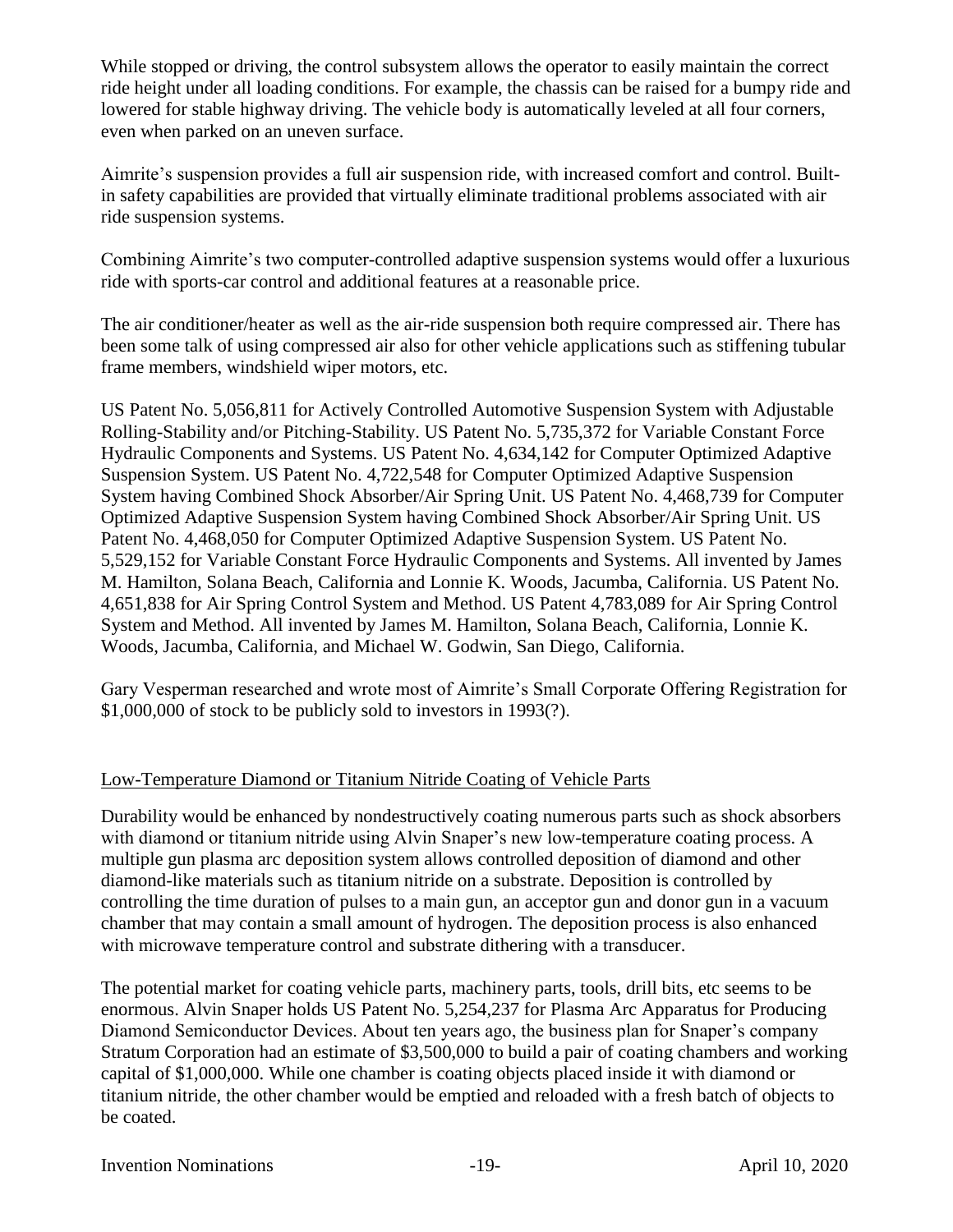## CATEGORY – DIAMOND SEMICONDUCTOR DEVICES

The diamond deposition system and process can even be used to manufacture semiconductor devices made with diamond instead of silicon – another new industry for Las Vegas with possibly multi-billion-dollar potential.

#### CATEGORY – EDUCATION

#### Computerized Fiber Optic School Network

One dozen to four dozen junior and senior high schools in each large metropolitan area were to be linked with fiber-optic cables into a single huge network with an average cost of \$100,000,000. The recent advent of the Internet and even torsion field communications possibly offers significant cost reductions.

The network's three-layer computer system would comprise of a network coordinating and scheduling computer as the top layer, an administrative computer in each school as the middle layer, and personal computers as the bottom layer. The network's customized software would include network management and coordinating functions for the system manager, two layers of software for the teachers to support 100 different functions, and 25 different functions for the students, only one of which is computer-assisted instruction. Each personal computer would have a monitor capable of also displaying telecast or recorded classes.

The typically huge scale of a school network would economically justify the simultaneous teaching in parallel of all week-long segments of each course year round with no seasonal constraints. Segmented courses would still include the standard features of conventional courses such as classes, graded examinations, and academic load standards. Short quizzes on each segment with pass/fail grading would provide quality control.

Other nonstandard features of segmented courses include modified versions of the project management tools PERT and CPM, unique statistical techniques for selecting series of two or three local/televised classes for weekly scheduling, nearly unlimited self-pacing, student interest groups, and optimum utilization of the superlearning technique.

The computerized fiber optic school network is Gary Vesperman's own design.

During the winter of 1992, with the backing of the Clark County School District (Las Vegas, Nevada area), Gary Vesperman submitted to the New American Schools Development Corporation (NASDC) an application for a grant of \$11,897,400 to develop a prototype small version of a fiberoptic network of computer-based segmented courses. The NASDC was an off-shoot of President Bush's America 2000 program. Funded mainly by donations from large corporations, the NASDC was a private company chartered to fund the development of radically different schools.

They did not win a contract. There were 685 other competitors for 11 awards. Afterwards they received short descriptions of the winning proposals. None of them appeared to be anywhere as advanced as Gary Vesperman's design. Sometime afterwards, the Las Vegas Review-Journal newspaper had an article that raised the suspicion that one reason for their not winning was that Nevada was not important to President Bush's re-election!